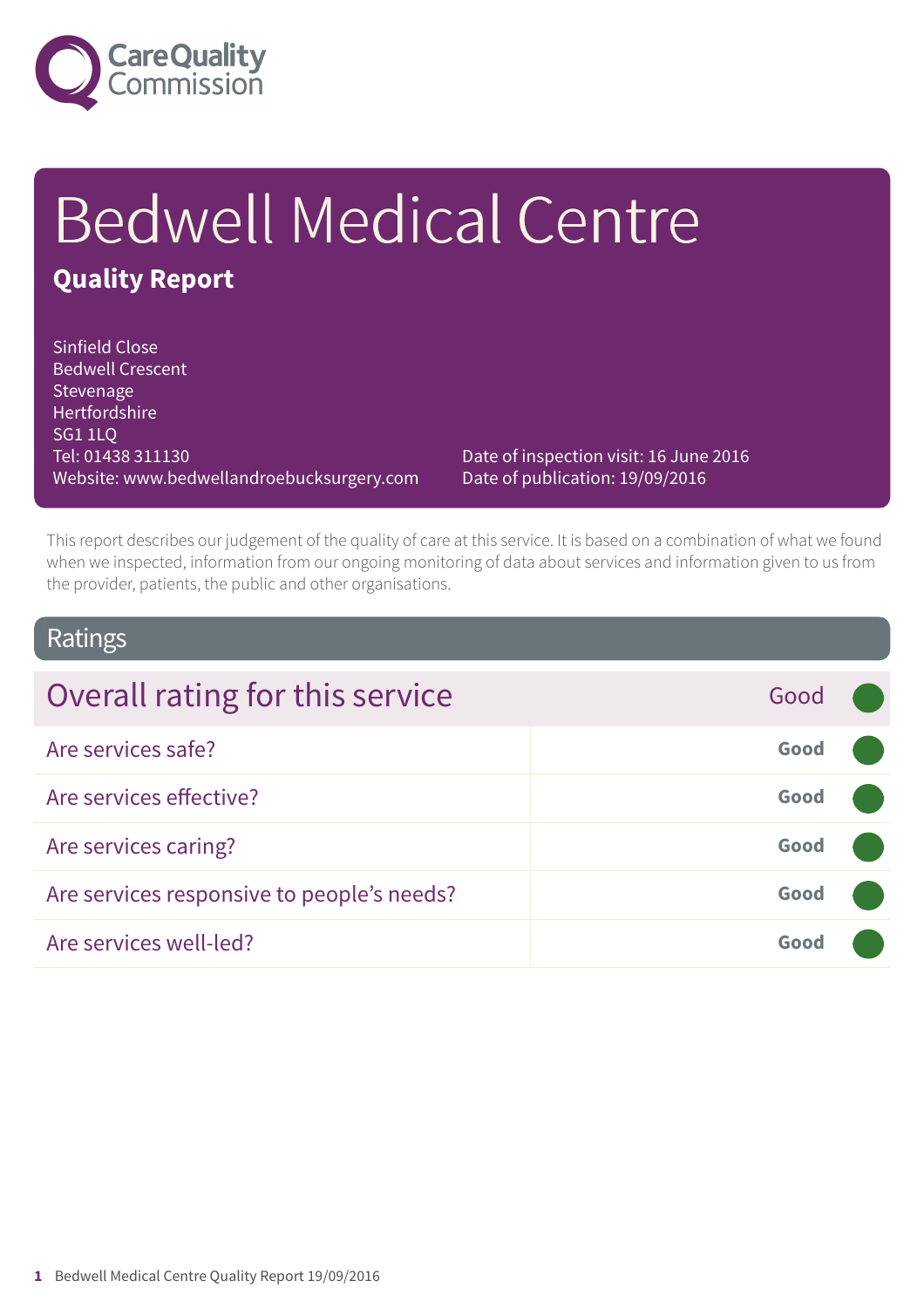### **Contents**

| Summary of this inspection                                                                                                                                                    | Page           |
|-------------------------------------------------------------------------------------------------------------------------------------------------------------------------------|----------------|
| Overall summary<br>The five questions we ask and what we found<br>The six population groups and what we found<br>What people who use the service say<br>Areas for improvement | $\overline{2}$ |
|                                                                                                                                                                               | 3              |
|                                                                                                                                                                               | 5              |
|                                                                                                                                                                               | 9              |
|                                                                                                                                                                               | $\overline{9}$ |
| Detailed findings from this inspection                                                                                                                                        |                |
| Our inspection team                                                                                                                                                           | 10             |
| Background to Bedwell Medical Centre                                                                                                                                          | 10             |
| Why we carried out this inspection                                                                                                                                            | 10             |
| How we carried out this inspection                                                                                                                                            | 10             |
| Detailed findings                                                                                                                                                             | 12             |

### Overall summary

#### **Letter from the Chief Inspector of General Practice**

We carried out an announced comprehensive inspection at Bedwell Medical Centre on 16 June 2016. Overall the practice is rated as good.

Our key findings across all the areas we inspected were as follows:

- There was an open and transparent approach to safety and an effective system in place for reporting and recording significant events.
- Risks to patients were assessed and well managed.
- Staff assessed patients' needs and delivered care in line with current evidence based guidance. Staff had been trained to provide them with the skills, knowledge and experience to deliver effective care and treatment.
- Patients said they were treated with compassion, dignity and respect.
- Information about services and how to complain was available and easy to understand. Improvements were made to the quality of care as a result of complaints and concerns.
- Patients said they found it easy to make an appointment with a GP and there was continuity of care, with urgent appointments available the same day.
- The practice had good facilities and was well equipped to treat patients and meet their needs.
- There was a clear leadership structure and staff felt supported by management. The practice proactively sought feedback from staff and patients, which it acted on.
- The provider was aware of and complied with the requirements of the duty of candour.

The areas where the provider should make improvement are:

- Continue to monitor and ensure improvement following the measures implemented to improve patient experience and GP patient survey results.
- Continue to re audit clinical initiatives to ensure continuous clinical improvement.

#### **Professor Steve Field (CBE FRCP FFPH FRCGP)**

Chief Inspector of General Practice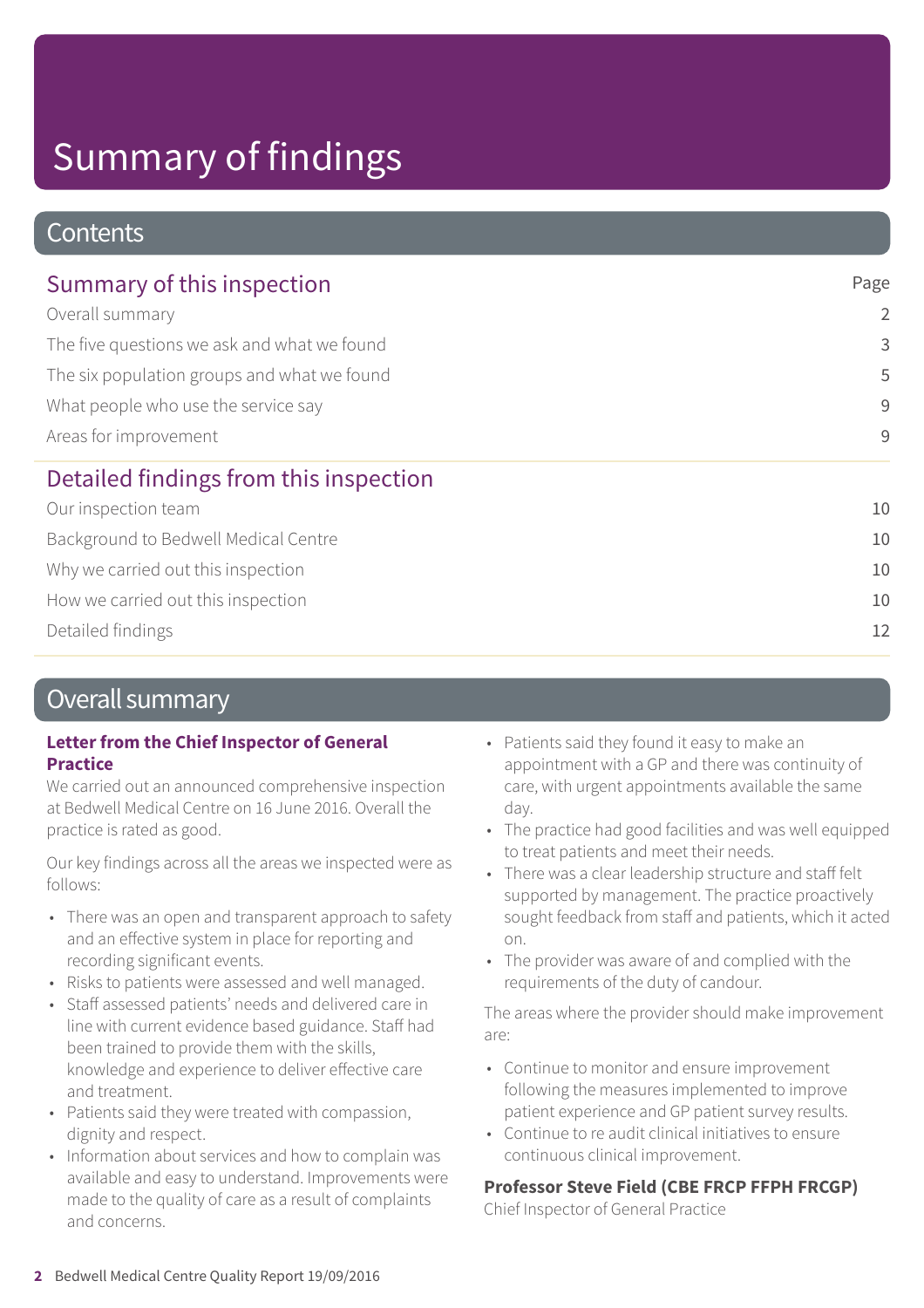### The five questions we ask and what we found

We always ask the following five questions of services.

#### **Are services safe?**

The practice is rated as good for providing safe services.

- There was an effective system in place for reporting and recording significant events.
- Lessons were shared to make sure action was taken to improve safety in the practice.
- When things went wrong patients received reasonable support, information, and a written apology. They were told about any actions to improve processes to prevent the same thing happening again.
- The practice had clearly defined and embedded systems, processes and practices in place to keep patients safe and safeguarded from abuse.
- Risks to patients were assessed and well managed.

#### **Are services effective?**

The practice is rated as good for providing effective services.

- Data from the Quality and Outcomes Framework (QOF) showed patient outcomes were comparable to the national average.
- Staff assessed needs and delivered care in line with current evidence based guidance.
- Clinical audits demonstrated quality improvement.
- Staff had the skills, knowledge and experience to deliver effective care and treatment.
- There was evidence of appraisals and personal development plans for all staff.
- Staff worked with other health care professionals to understand and meet the range and complexity of patients' needs.

#### **Are services caring?**

The practice is rated as good for providing caring services.

- Data from the national GP patient survey showed patients rated the practice lower than others for experience during GP consultations.
- Patients said they were treated with compassion, dignity and respect.
- Information for patients about the services available was easy to understand and accessible.
- We saw staff treated patients with kindness and respect, and maintained patient and information confidentiality.

**Good –––**

**Good –––**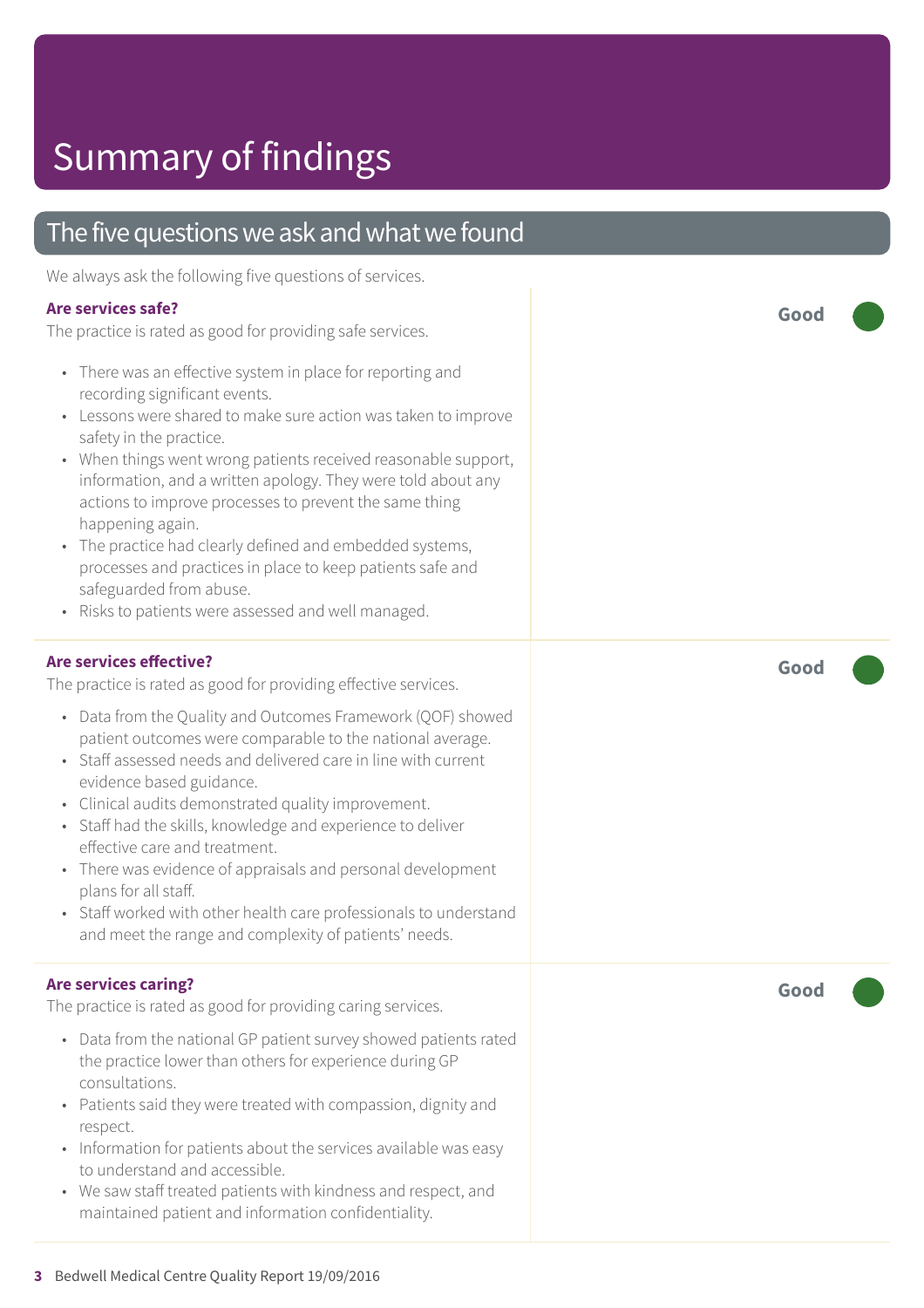#### **Are services responsive to people's needs?**

The practice is rated as good for providing responsive services.

- Practice staff reviewed the needs of its local population and engaged with NHS England and NHS East and North Hertfordshire Clinical Commissioning Group to secure improvements to services where these were identified. For example the practice had worked with partner agencies to devise an ideal structure for a dementia annual review as part of the repatriation of stable patients from memory clinic to primary care.
- Patients said they found it easy to make an appointment with a GP and there was continuity of care, with urgent appointments available the same day.
- The practice had good facilities and was well equipped to treat patients and meet their needs.
- Information about how to complain was available and easy to understand and evidence showed the practice responded quickly to issues raised. Learning from complaints was shared with staff and other stakeholders.

#### **Are services well-led?**

The practice is rated as good for being well-led.

- The practice had a clear vision to deliver high quality care and promote good outcomes for patients. Staff were clear about the vision and their responsibilities in relation to it.
- There was a leadership structure and staff felt supported by management. The practice had a number of policies and procedures to govern activity and held regular governance meetings.
- There was an overarching governance framework which supported the delivery of the strategy and good quality care. This included arrangements to monitor and improve quality and identify risk.
- The provider was aware of and complied with the requirements of the duty of candour. The partners encouraged a culture of openness and honesty. The practice had systems in place for notifiable safety incidents and ensured this information was shared with staff to ensure appropriate action was taken.
- The practice proactively sought feedback from staff and patients, which it acted on. The patient participation group was active.
- There was a strong focus on continuous learning and improvement at all levels.

**Good –––**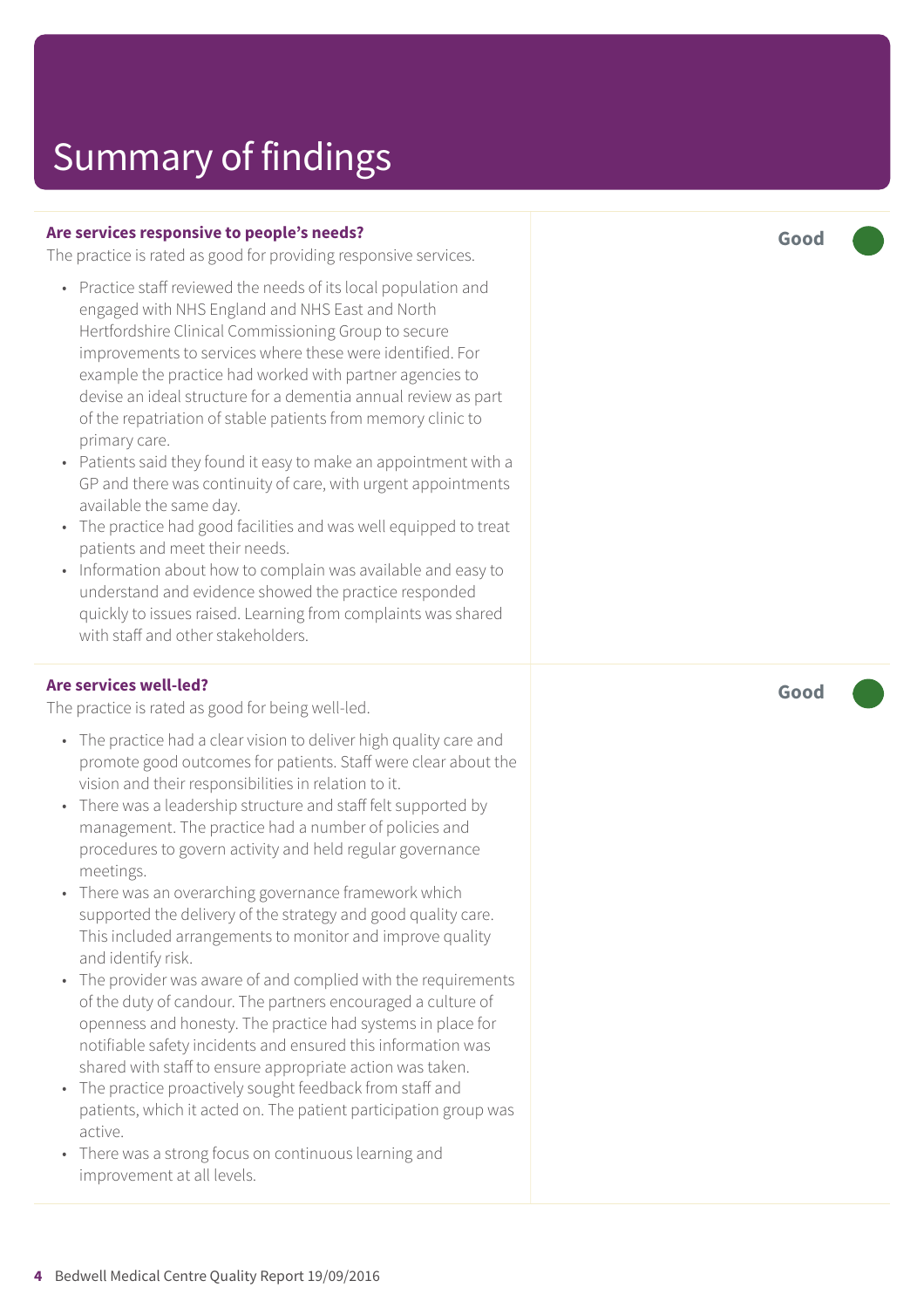### The six population groups and what we found

We always inspect the quality of care for these six population groups.

#### **Older people**

The practice is rated as good for the care of older people.

- The practice offered proactive, personalised care to meet the needs of the older people in its population.
- All patients over 75 had a named GP.
- The practice was responsive to the needs of older people, and offered home visits and urgent appointments for those with enhanced needs. The practice provided care to approximately 120 patients living in a local care home.
- The practice had identified older patients at high risk of admissions to hospital (patients with multiple complex needs, and involving multiple agencies) and worked with local partners to coordinate their care.
- The practice worked closely with Community Nursing Teams to ensure coordinated care at home such as for blood tests and wound dressings.

#### **People with long term conditions**

The practice is rated as good for the care of people with long-term conditions.

- Nursing staff supported by the lead GP had lead roles in chronic disease management and patients at risk of hospital admission were identified as a priority.
- Performance for diabetes related indicators were comparable to the CCG and national average. For example, the percentage of patients with diabetes on the register, in whom the last blood glucose reading showed good control in the in the preceding 12 months (01/04/2014 to 31/03/2015), was 72%, compared to the CCG average of 77% and the national average of 78%.
- Longer appointments and home visits were available when needed.
- All these patients had a named GP and a structured annual review to check their health and medicines needs were being met. For those patients with more complex needs, the named GP worked with relevant health and care professionals to deliver a multidisciplinary package of care.

#### **Families, children and young people**

The practice is rated as good for the care of families, children and young people.

**Good –––**

**Good –––**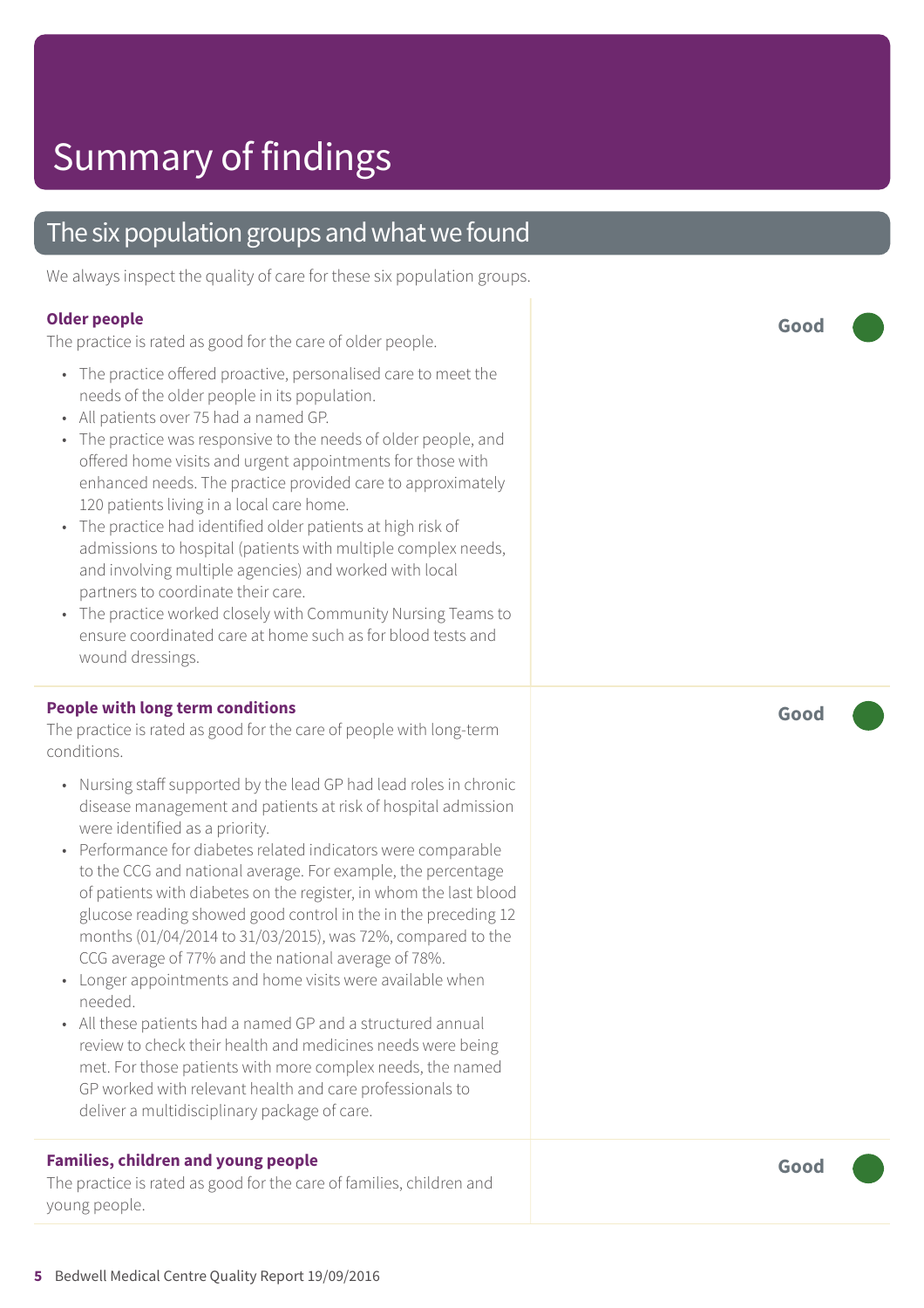- There were systems in place to identify and follow up children living in disadvantaged circumstances and who were at risk, for example, children and young people who had a high number of A&E attendances. Immunisation rates were relatively high for all standard childhood immunisations.
- Patients told us that children and young people were treated in an age-appropriate way and were recognised as individuals, and we saw evidence to confirm this.
- The practice's uptake for the cervical screening programme was 76%, which was comparable to the CCG average of 76% and the national average of 74%.
- Appointments were available outside of school hours and the premises were suitable for children and babies.
- We saw positive examples of joint working with midwives, health visitors and school nurses.

The practice provided a variety of health promotion information leaflets and resources for this population group for example the discreet provision of chlamydia testing kits.

#### **Working age people (including those recently retired and students)**

The practice is rated as good for the care of working-age people (including those recently retired and students).

- The needs of the working age population, those recently retired and students had been identified and the practice had adjusted the services it offered to ensure these were accessible, flexible and offered continuity of care.
- The practice was proactive in offering online services as well as a full range of health promotion and screening that reflects the needs for this age group.
- The practice offered pre-bookable appointments each Saturday from 8.30am until 11.30am.
- The practice provided telephone consultations through a duty GP ring back service at the patient's request where appropriate.
- The practice offered pre-bookable appointments up to three months in advance which could be booked in person by telephone or online.
- The practice offered NHS Health checks smoking cessation advice and travel immunisations.
- The practice had enrolled in the Electronic Prescribing Service (EPS). This service enabled GPs to send prescriptions electronically to a pharmacy of the patient's choice.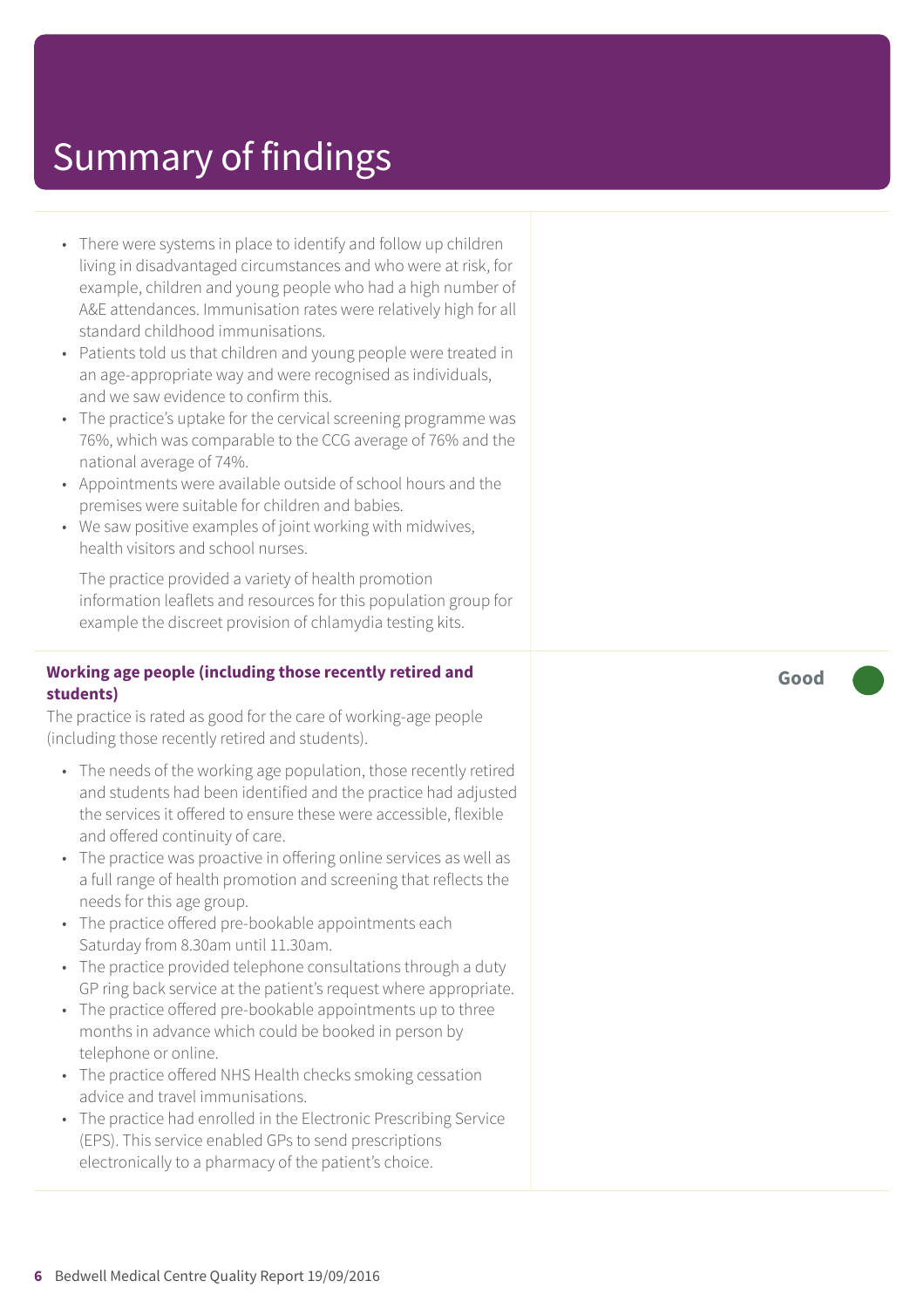#### **People whose circumstances may make them vulnerable**

The practice is rated as good for the care of people whose circumstances may make them vulnerable.

- The practice held a register of patients living in vulnerable circumstances including those with a learning disability.
- The practice offered longer appointments for patients with a learning disability.
- The practice regularly worked with other health care professionals in the case management of vulnerable patients.
- The practice informed vulnerable patients about how to access various support groups and voluntary organisations.
- The practice held regular review meetings involving district nurses, GP's and the local palliative care nurses for people that require end of life care and those on the palliative care register.
- Staff knew how to recognise signs of abuse in vulnerable adults and children. Staff were aware of their responsibilities regarding information sharing, documentation of safeguarding concerns and how to contact relevant agencies in normal working hours and out of hours.
- The practice identified patients who were also carers and signposted them to appropriate support.

#### **People experiencing poor mental health (including people with dementia)**

The practice is rated as good for the care of people experiencing poor mental health (including people with dementia).

- 94% of patients diagnosed with dementia had their care reviewed in a face to face meeting in the last 12 months, which was above the national average.
- The practice offered annual reviews to all patients on the mental health register which included physical checks.
- The practice regularly worked with multi-disciplinary teams in the case management of patients experiencing poor mental health, including those with dementia.
- The practice carried out advance care planning for patients with dementia.
- The practice had told patients experiencing poor mental health about how to access various support groups and voluntary organisations.
- The practice used a single point of access to refer patients with mental health needs for specialist advice and care. Patients could also self-refer for counselling and other interventions.

**Good –––**

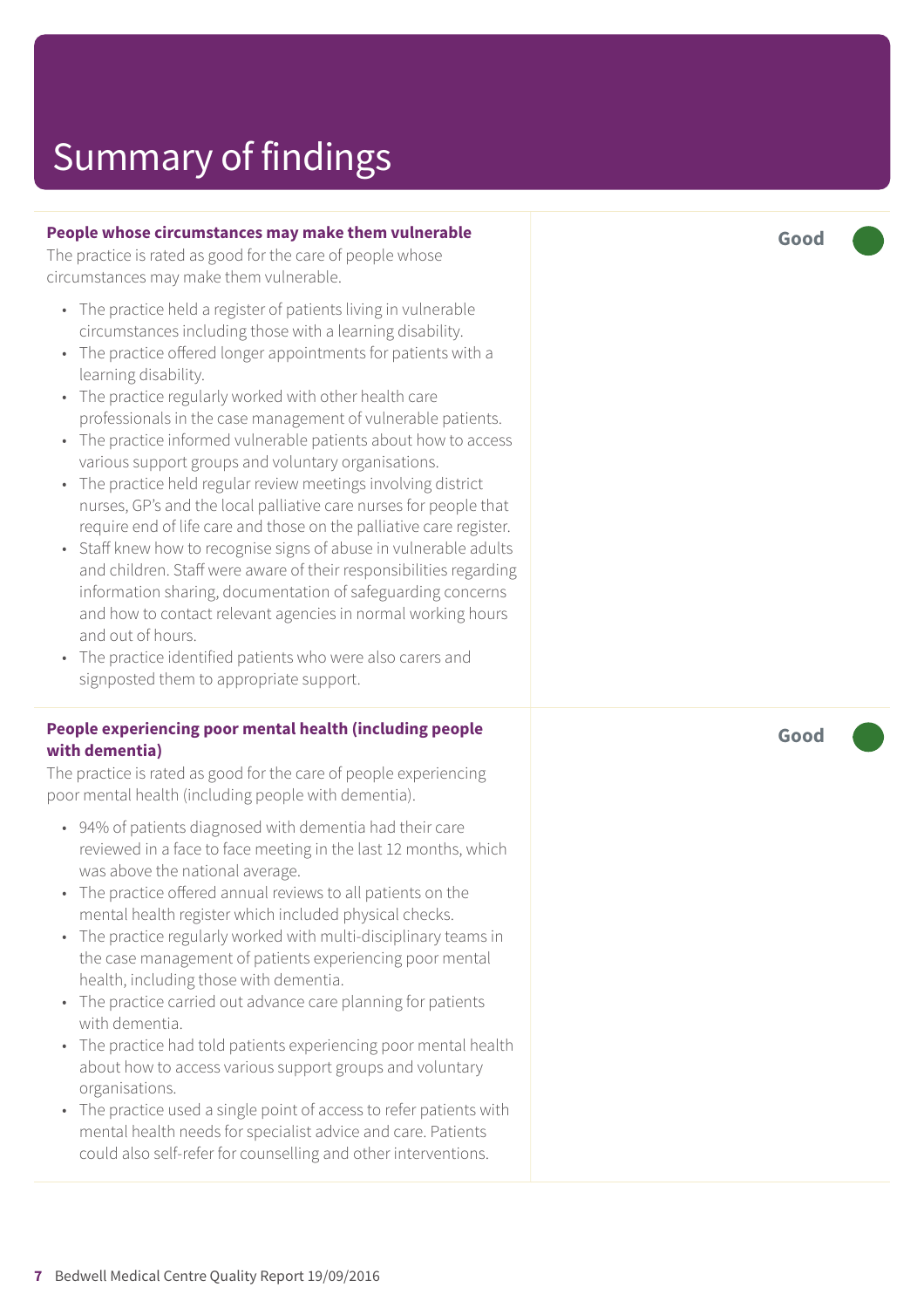- Patients attending the hospital memory clinic with a diagnosis of dementia and who were stabilised on their medication were managed by the practice avoiding frequent visits to the hospital clinic.
- The practice had a system in place to follow up patients who had attended A&E where they may have been experiencing poor mental health.
- Staff had a good understanding of how to support patients with mental health needs and dementia.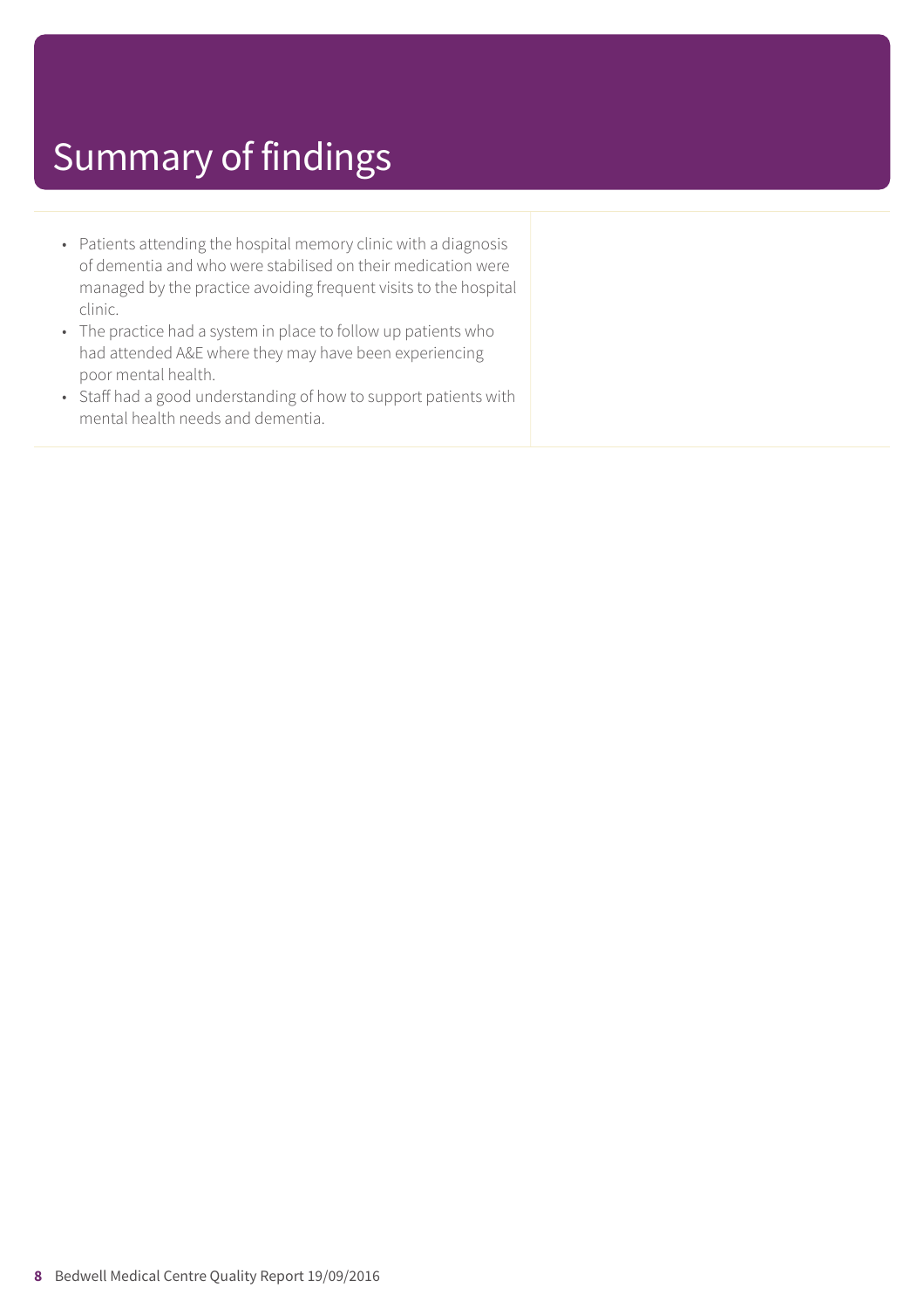### What people who use the service say

The national GP patient survey results were published in January 2016. There were 287 survey forms distributed and 115 had been returned. This represented 40% return rate (1% of the practice's patient list).

- 60% of patients found it easy to get through to this practice by phone compared to the CCG average of 63% and the national average of 73%.
- 62% of patients were able to get an appointment to see or speak to someone the last time they tried compared to the CCG average of 71% and the national average of 76%.
- 83% of patients described the overall experience of this GP practice as good compared to the CCG average of 82% and the national average of 85%.
- 76% of patients said they would recommend this GP practice to someone who has just moved to the local area compared to the CCG average of 76% and the national average of 79%.

As part of our inspection we also asked for CQC comment cards to be completed by patients prior to our inspection. We received 12 comment cards which were all positive about the standard of care received. Patients felt the practice offered a considerate friendly service and staff were approachable caring and had treated them with dignity and respect. A number of comments noted on how much they were satisfied with the care and treatment provided. One comment referred to lack of confidentiality while talking to a receptionist in person. GPs were described as approachable, respectful and very caring.

We spoke with four patients during the inspection. All patients said they were satisfied with the care they received and thought staff were approachable, committed and caring.

### Areas for improvement

#### **Action the service SHOULD take to improve**

- Continue to monitor and ensure improvement following the measures implemented to improve patient experience and GP patient survey results.
- Continue to re audit clinical initiatives to ensure continuous clinical improvement.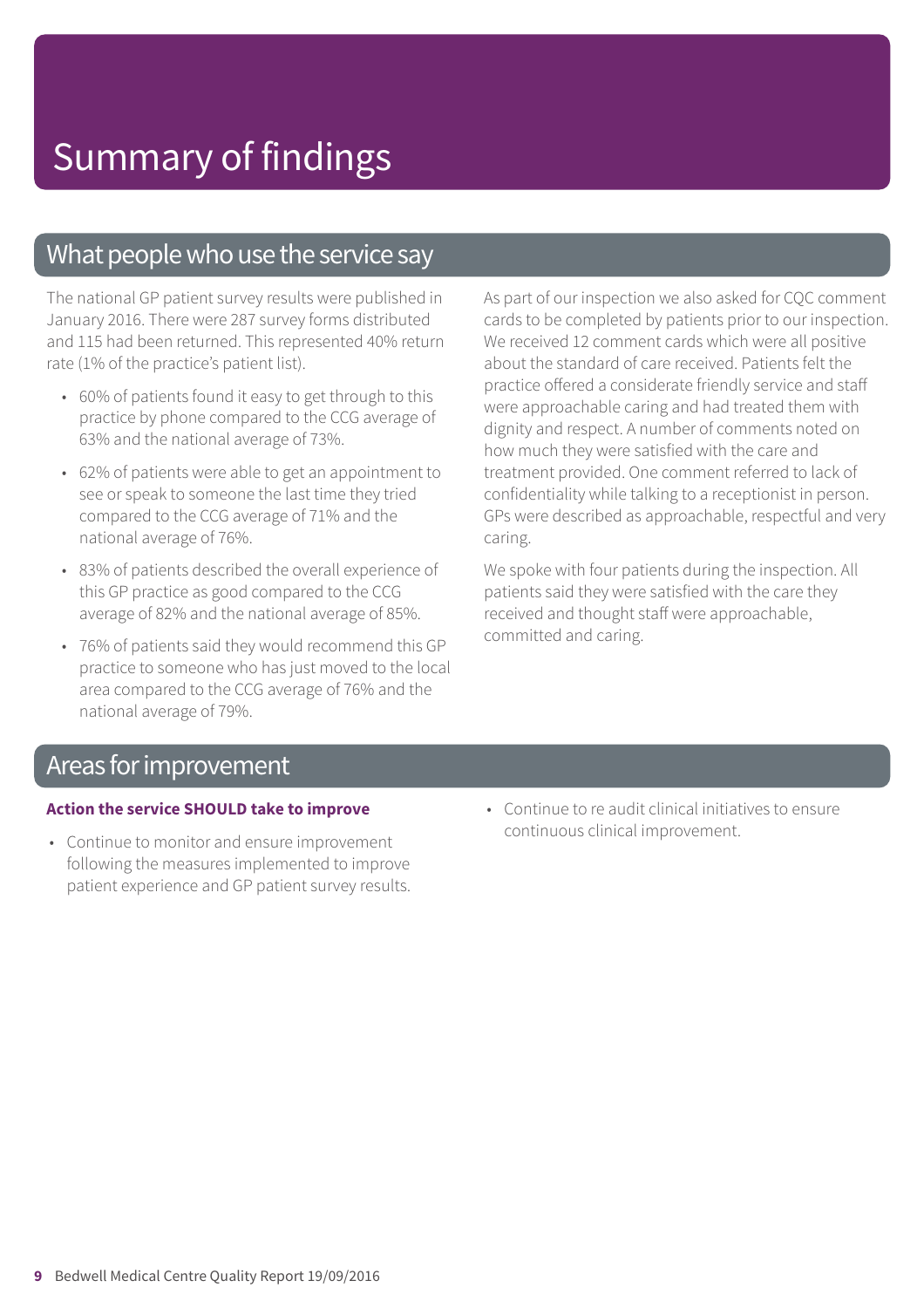

# Bedwell Medical Centre **Detailed findings**

### Our inspection team

#### **Our inspection team was led by:**

Our inspection team was led by a CQC Lead Inspector. The team included a GP specialist advisor and a practice manager specialist advisor.

### **Background to Bedwell** Medical Centre

Bedwell Medical Centre situated in Stevenage Hertfordshire, is a GP practice which provides primary medical care for approximately 12,400 patients living in Stevenage and surrounding areas. A branch of this practice the Roebuck Surgery is located at Broadwater Crescent, Stevenage. The practice maintains one patient list and patients can access either practice. We did not inspect the Roebuck Surgery at this time.

Bedwell Medical Centre provides primary care services to local communities under a General Medical Services (GMS) contract, which is a nationally agreed contract between general practices and NHS England. The practice provides training to doctors studying to become GPs. The practice population is predominantly white British along with a small ethnic population of Eastern European Asian and Middle Eastern origin.

The practice has four GP partners and two salaried GP (five female and one male). There are three practice nurses who are supported by a health care assistant. There is a practice manager who is supported by a team of administrative and reception staff. The local NHS trust provides health visiting and community nursing services to patients at this practice. Bedwell Medical Centre operates from two storey premises. Patient consultations and treatments take place on the ground floor. The first floor is mainly used by administrative staff. There is free car parking outside the surgery with adequate disabled parking available.

The practice is open Monday Tuesday Wednesday and Friday from 8.30am to 6.30pm. On Thursday the practice was open from 8.30am until 12noon. Patients could however access the Roebuck Surgery if they needed an appointment on Thursday afternoon until 6.30pm. Telephone lines are open from 8am till 6.30pm Monday to Friday. The practice offers extended opening every Saturday morning from 8.30am until 11.30am for pre-booked appointments only. The practice offers a variety of access routes including telephone appointments, on the day appointments and advance pre bookable appointments.

When the practice is closed services are provided by Herts Urgent Care via the 111 service.

### Why we carried out this inspection

We carried out a comprehensive inspection of this service under Section 60 of the Health and Social Care Act 2008 as part of our regulatory functions. The inspection was planned to check whether the provider is meeting the legal requirements and regulations associated with the Health and Social Care Act 2008, to look at the overall quality of the service, and to provide a rating for the service under the Care Act 2014.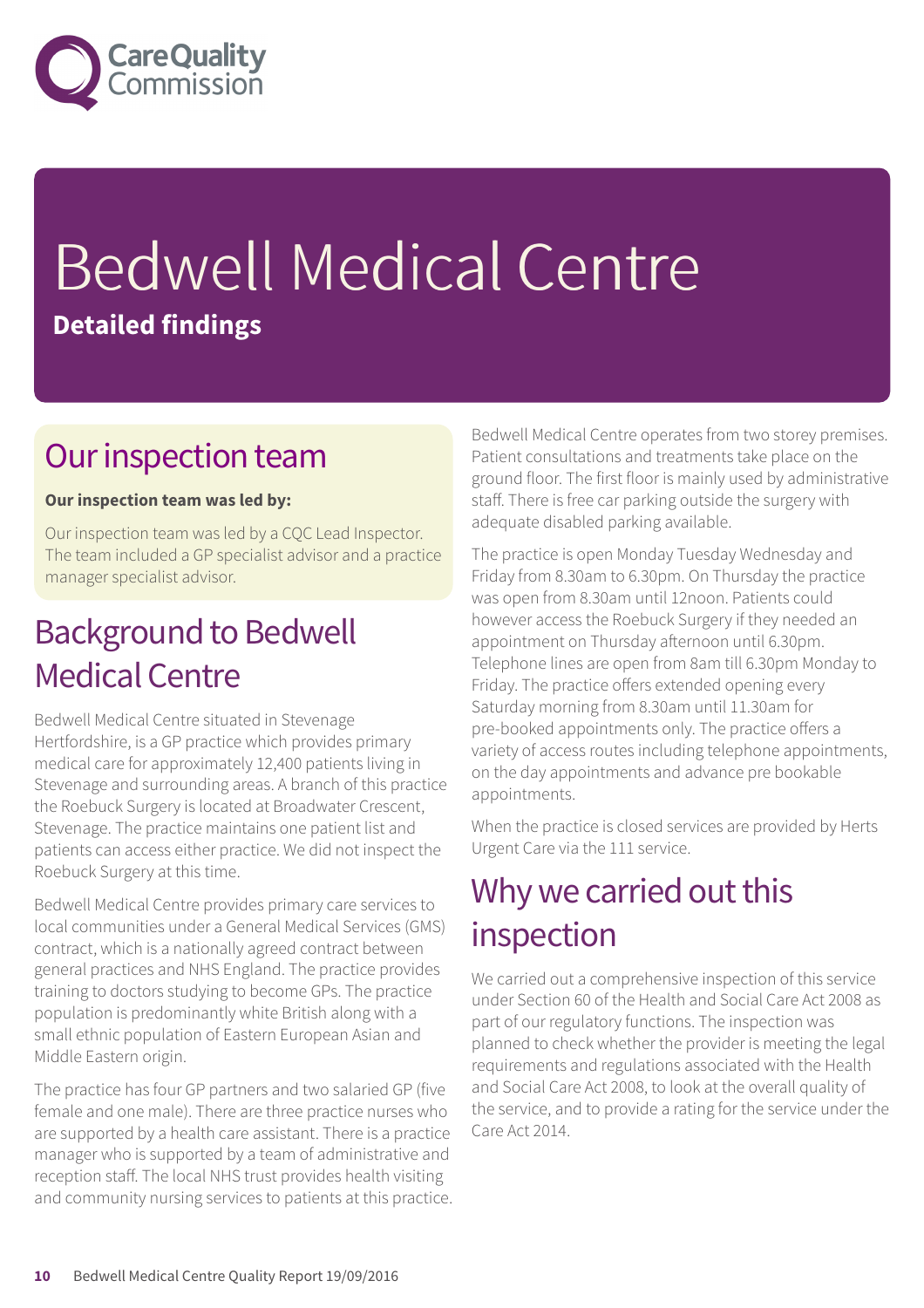# Detailed findings

### How we carried out this inspection

Before inspecting, we reviewed a range of information we hold about the practice and asked other organisations to share what they knew. We carried out an announced inspection on 16 June 2016.

During our inspection we:

- Spoke with a range of staff including the GPs, nursing staff, administration and reception staff
- Spoke with patients who used the service. Observed how patients were being assisted.
- Reviewed comment cards where patients and members of the public shared their views and experiences of the service.

To get to the heart of patients' experiences of care and treatment, we always ask the following five questions:

- Is it safe?
- Is it effective?
- Is it caring?
- Is it responsive to people's needs?
- Is it well-led?

We also looked at how well services were provided for specific groups of people and what good care looked like for them. The population groups are:

Older people

- People with long-term conditions
- Families, children and young people
- Working age people (including those recently retired and students)
- People whose circumstances may make them vulnerable
- People experiencing poor mental health (including people with dementia)

Please note that when referring to information throughout this report, for example any reference to the Quality and Outcomes Framework data, this relates to the most recent information available to the CQC at that time.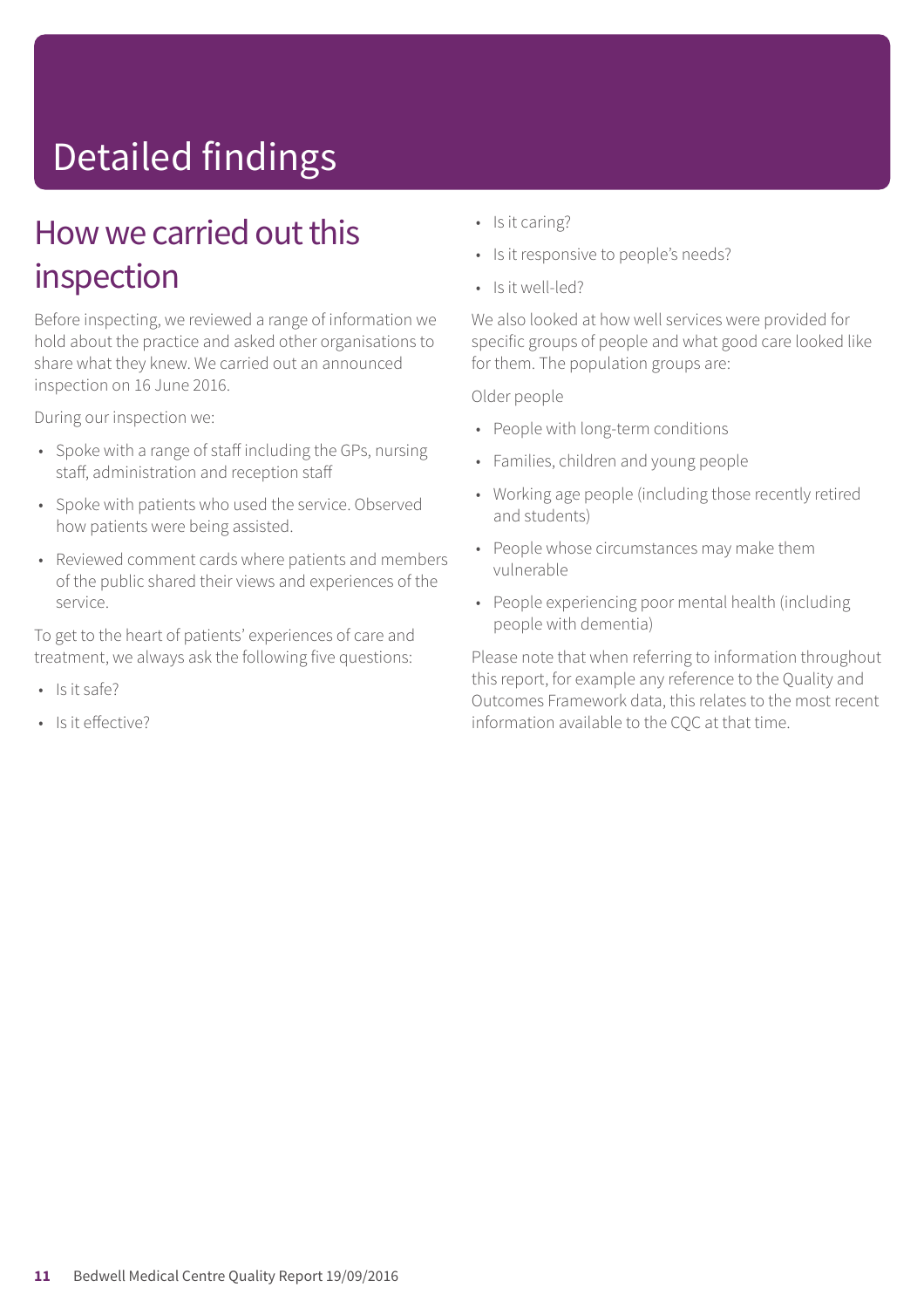## Are services safe?

### **Our findings**

#### **Safe track record and learning**

There was an effective system in place for reporting and recording significant events.

- Staff told us they would inform the practice manager of any incidents and there was a recording form available on the practice's computer system. The incident recording form supported the recording of notifiable incidents under the duty of candour. (The duty of candour is a set of specific legal requirements that providers of services must follow when things go wrong with care and treatment).
- We saw evidence that when things went wrong with care and treatment, patients were informed of the incident, received reasonable support, information, a written apology and were told about any actions to improve processes to prevent the same thing happening again.
- The practice carried out a thorough analysis of the significant events. There was a consistent approach to investigations.

We reviewed safety records, incident reports, patient safety alerts and minutes of meetings where these were discussed. We saw evidence that lessons were shared and action was taken to improve safety in the practice. For example, following a delay in the receipt of a radiology report the practice had communicated with the radiology service so reports marked for priority assessment by the GP was received in a timely way so patient safety and treatment was not compromised.

#### **Overview of safety systems and processes**

The practice had clearly defined and embedded systems, processes and practices in place to keep patients safe and safeguarded from abuse, which included:

• Arrangements were in place to safeguard children and vulnerable adults from abuse. These arrangements reflected relevant legislation and local requirements. Policies were accessible to all staff. The policies clearly outlined who to contact for further guidance if staff had concerns about a patient's welfare. There was information on what to do if there were safeguarding concerns in clinical and other consultation rooms. A designated GP was the lead for safeguarding. The GPs attended safeguarding meetings when possible and

provided reports where necessary for other agencies. There were quarterly meetings with the Health Visitor to discuss patients who were on the child protection register. The Health Visitor was available on the telephone to discuss ongoing safeguarding issues. Staff demonstrated they understood their responsibilities. For example we saw that practice staff had referred a concern to the local authority about the safety of a child with a possible non accidental injury and followed through the paediatric service. All staff had received training on safeguarding children and vulnerable adults relevant to their role. GPs were trained to the appropriate level to manage child (level 3) and adult safeguarding.

- A notice in each clinical room advised patients that chaperones were available if required. Qualified nurses acted as chaperones and were trained for the role and had received a Disclosure and Barring Service (DBS) check. (DBS checks identify whether a person has a criminal record or is on an official list of people barred from working in roles where they may have contact with children or adults who may be vulnerable).
- The practice maintained appropriate standards of cleanliness and hygiene. We observed the premises to be clean and tidy. Hand wash facilities, including soap dispensers were available throughout the practice. There were appropriate processes in place for the management of sharps (needles) and clinical waste. The practice nurse was the infection control clinical lead who liaised with the local infection prevention teams to keep up to date with best practice. There was an infection control protocol in place and staff had received up to date training. Annual infection control audits were undertaken and we saw evidence that action was taken to address any improvements identified as a result. For example the practice had a planned refurbishment programme to replace flooring and water taps within the next 12 months.
- The arrangements for managing medicines, including emergency medicines and vaccines, in the practice kept patients safe (including obtaining, prescribing, recording, handling, storing, security and disposal). Processes were in place for handling repeat prescriptions which included the review of high risk medicines. The practice carried out regular medicines audits, with the support of NHS East and North Hertfordshire Clinical Commissioning Group (CCG)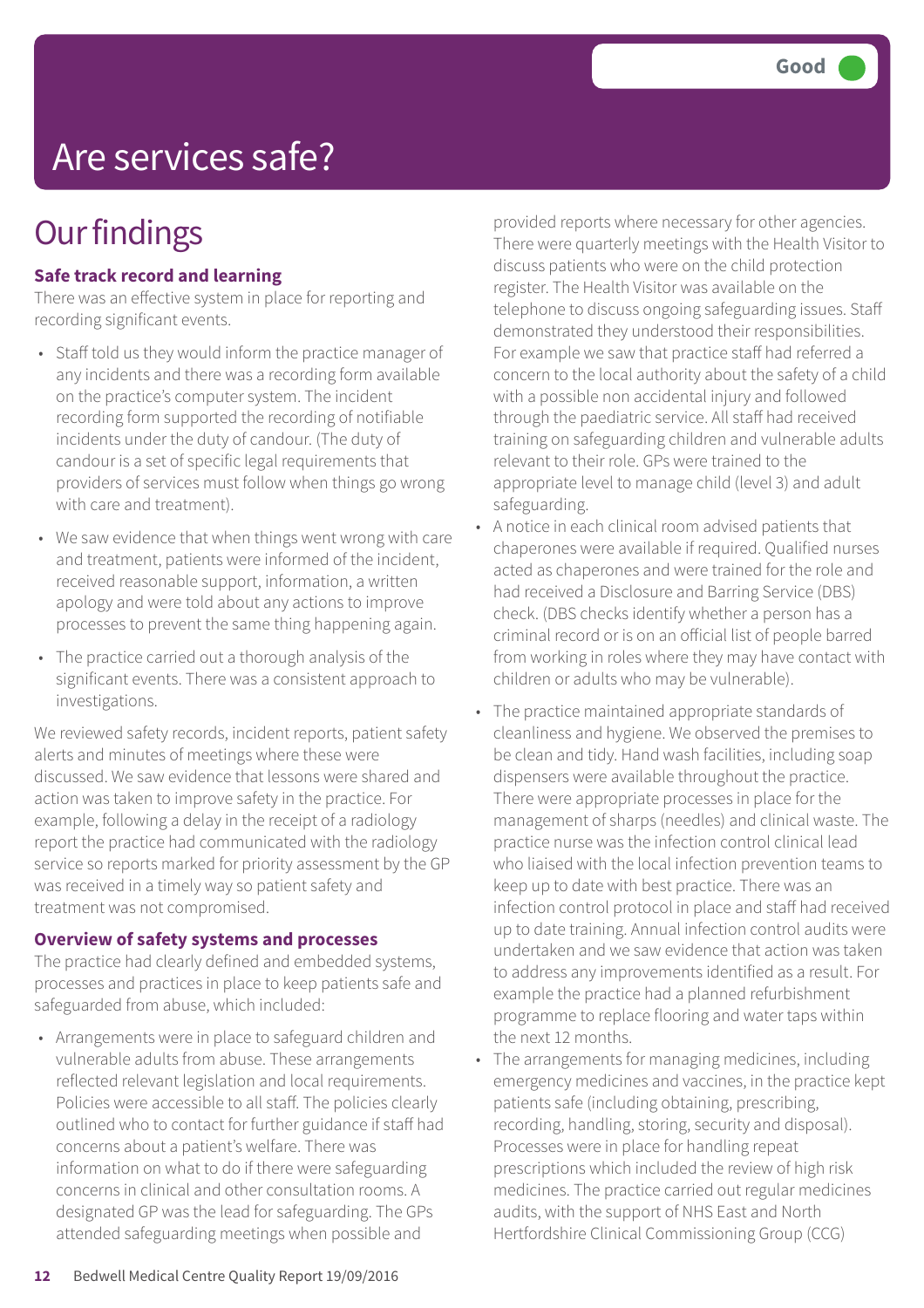### Are services safe?

medicines management team, to ensure prescribing was in line with best practice guidelines for safe prescribing. For example the practice had reviewed medicines that are prescribed to treat patients with mental health issues involving psychosis or delusions such as schizophrenia and made changes to ensure such prescriptions were in accordance with CCG guidelines. Blank prescription forms and pads were securely stored and there were recently introduced systems in place to monitor their use. Patient Group Directions had been adopted by the practice to allow nurses to administer medicines in line with legislation. Health Care Assistants were trained to administer vaccines and medicines against a patient specific prescription or direction from a prescriber.

• We reviewed four personnel files and found appropriate recruitment checks had been undertaken prior to employment. For example, proof of identification, references, qualifications, registration with the appropriate professional body and the appropriate checks through the Disclosure and Barring Service.

#### **Monitoring risks to patients**

Risks to patients were assessed and well managed.

• There were procedures in place for monitoring and managing risks to patient and staff safety. There was a health and safety policy available. The practice had up to date fire risk assessments and carried out regular fire drills. All electrical equipment was checked to ensure the equipment was safe to use and clinical equipment was checked to ensure it was working properly. The practice had a variety of other risk assessments in place to monitor safety of the premises such as control of substances hazardous to health infection control and legionella (Legionella is a term for a particular bacterium which can contaminate water systems in buildings).

• Arrangements were in place for planning and monitoring the number of staff and mix of staff needed to meet patients' needs. There was a rota system in place for the different staffing groups to ensure enough staff were on duty. Practice staff covered for each other during times of annual leave.There was succession planning in place to recruit and retain new staff to replace staff retirements.

#### **Arrangements to deal with emergencies and major incidents**

The practice had adequate arrangements in place to respond to emergencies and major incidents.

- There was an instant messaging system on the computers in all the consultation and treatment rooms which alerted staff to any emergency.
- All staff received annual basic life support training and there were emergency medicines available in the treatment room.
- The practice had a defibrillator available on the premises and oxygen with adult mask and there was a risk assessment in place for not stocking a child mask. A first aid kit and accident book were available.
- Emergency medicines were easily accessible to staff in a secure area of the practice and all staff knew of their location. All the medicines we checked were in date and stored securely.

The practice had a comprehensive business continuity plan in place for major incidents such as power failure or building damage. The plan included emergency contact numbers for staff.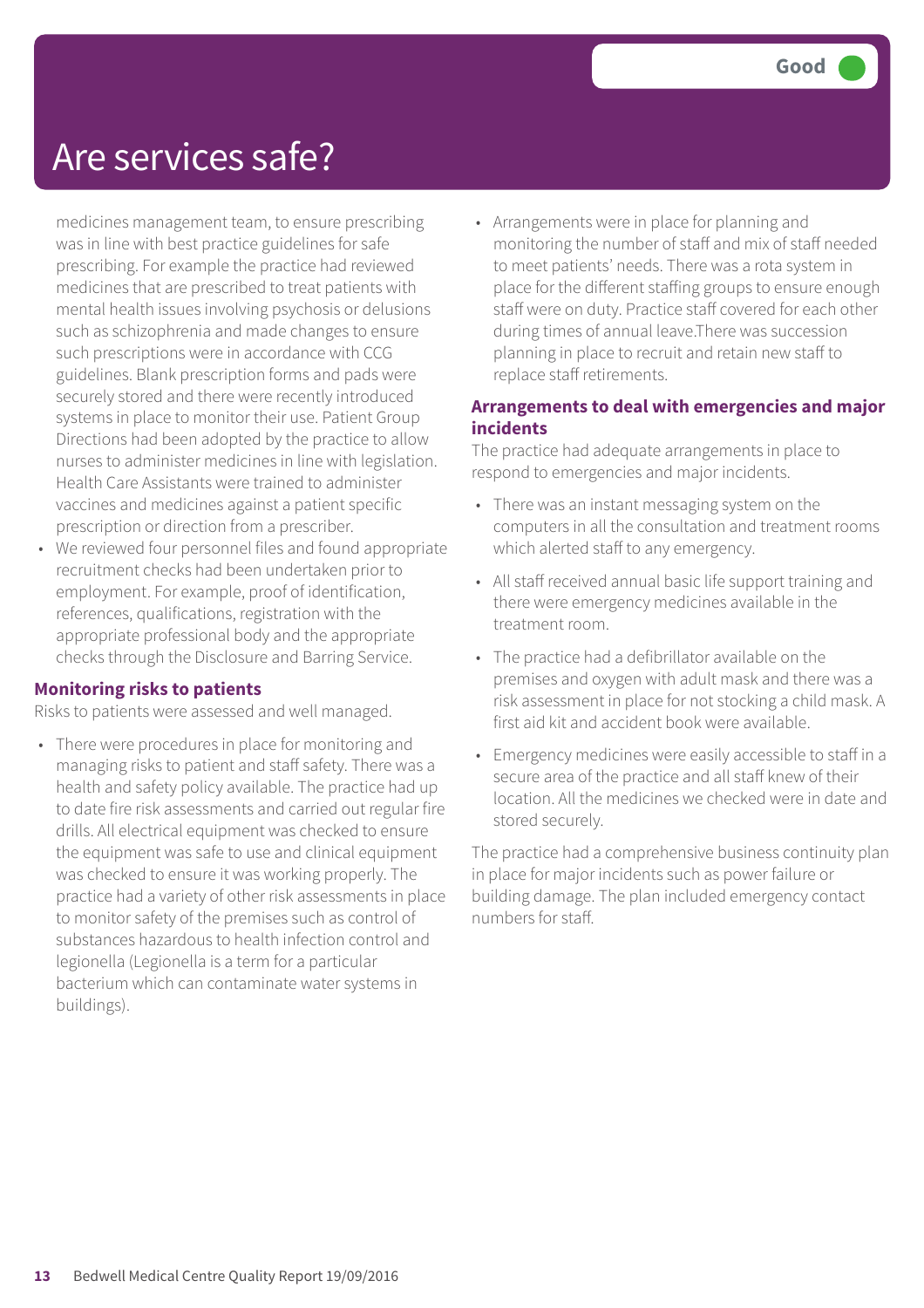## Are services effective?

(for example, treatment is effective)

## **Our findings**

#### **Effective needs assessment**

The practice assessed needs and delivered care in line with relevant and current evidence based guidance and standards, including National Institute for Health and Care Excellence (NICE) best practice guidelines.

- The practice had systems in place to keep all clinical staff up to date. Staff had access to guidelines from NICE and used this information to deliver care and treatment that met patients' needs. New guidance and changes in practice were discussed during clinical meetings.
- The practice monitored that these guidelines were followed through risk assessments, audits and random sample checks of patient records. For example the practice had strengthened the management of patients with high blood pressure (Hypertension) following the NICE guidance recommendations on Hypertension.

#### **Management, monitoring and improving outcomes for people**

The practice used the information collected for the Quality and Outcomes Framework (QOF) and performance against national screening programmes to monitor outcomes for patients. (QOF is a system intended to improve the quality of general practice and reward good practice). The most recent published results were 95% of the total number of points available.

This practice was not an outlier for any QOF (or other national) clinical targets. Data from 2014/15 showed:

- Performance for diabetes related indicators was similar to the national average. For example, the percentage of patients with diabetes, on the register, in whom the last blood glucose reading showed good control in the in the preceding 12 months (01/04/2014 to 31/03/2015), was 72%, compared to the CCG average of 77% and the national average of 78%. Exception reporting for this indicator was 8% compared to a CCG average of 9% and national average of 12%. (Exception reporting is the removal of patients from QOF calculations where, for example, the patients are unable to attend a review meeting or certain medicines cannot be prescribed because of side effects).
- Performance for mental health related indicators was similar to the national average. For example, the

percentage of patients with diagnosed psychoses who had a comprehensive, agreed care plan documented in the record, in the preceding 12 months (01/04/2014 to 31/03/2015) was 94% where the CCG average was 92% and the national average was 88%. Exception reporting for this indicator was 20% compared to a CCG and national average of 13%.

There was evidence of quality improvement including clinical audit.

- There had been two clinical audits completed in the last 12 months. The practice told us that there were plans to re audit later this year to check improvements made were being maintained.
- The practice participated in local audits, national benchmarking, accreditation, peer review and research. For example antibiotic prescribing in children and chronic disease management.
- Findings were used by the practice to improve services. For example, recent action taken as a result of an audit on fragility fractures (a fracture caused by injury that would be insufficient to fracture a normal bone and often associated with low bone density) and osteoporosis risk assessment included closer monitoring of patients who have had a fragility fracture including an invitation for them to attend a face to face or telephone assessment for osteoporosis and management accordingly.

#### **Effective staffing**

Staff had the skills, knowledge and experience to deliver effective care and treatment.

- The practice had an induction programme for all newly appointed staff. This covered such topics as safeguarding, infection prevention and control, fire safety, health and safety, conflict resolution and information governance.
- The practice could demonstrate how they ensured role-specific training and updating for relevant staff. For example, for those reviewing patients with long-term conditions such as diabetes, asthma and COPD (chronic obstructive pulmonary disease) and ear care.
- Staff administering vaccines and taking samples for the cervical screening programme had received specific training which had included an assessment of competence. Staff who administered vaccines could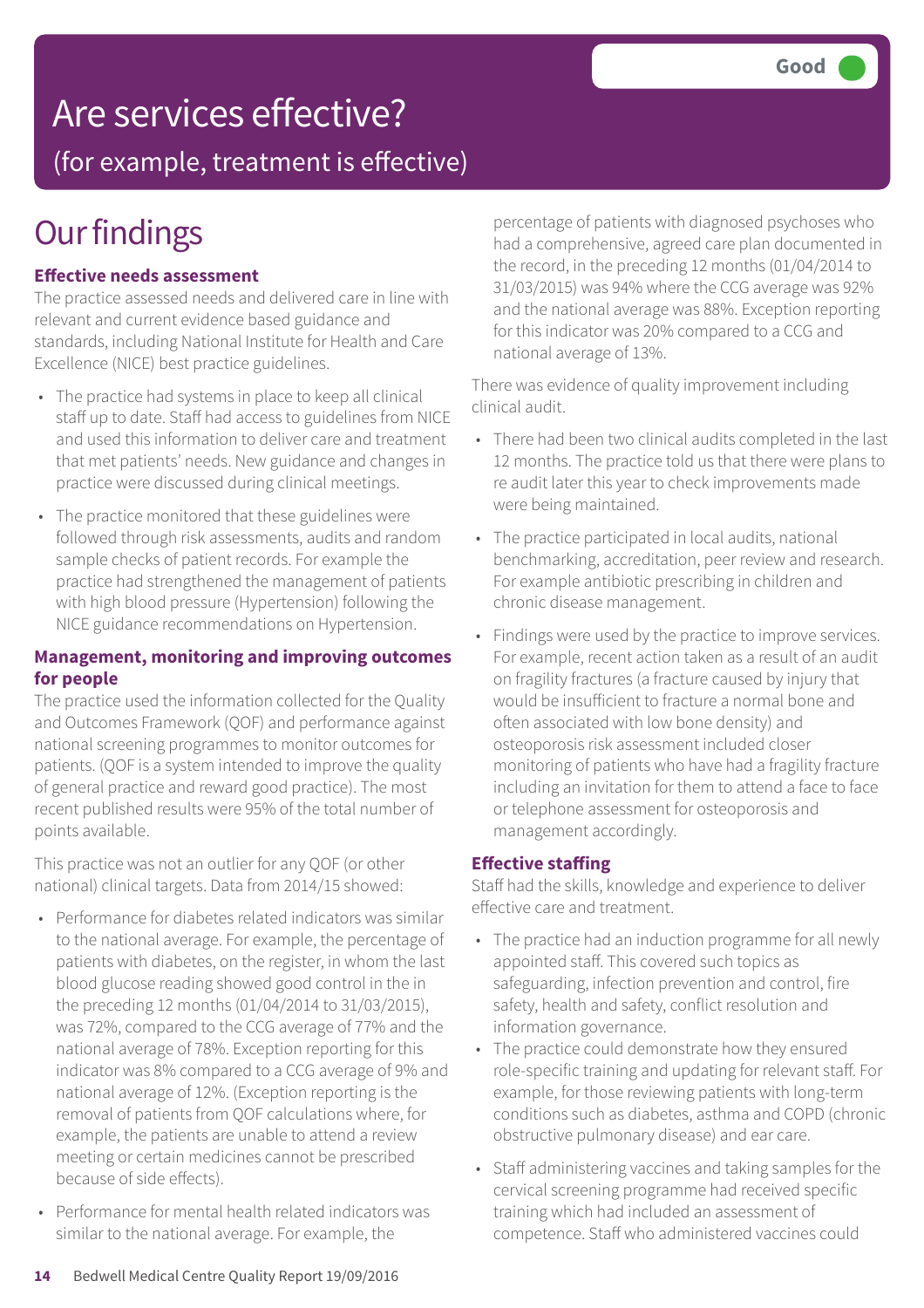# Are services effective?

### (for example, treatment is effective)

demonstrate how they stayed up to date with changes to the immunisation programmes, for example by access to on line resources and discussion at practice meetings.

- The learning needs of staff were identified through a system of appraisals and reviews of practice development needs. Staff had access to appropriate training to meet their learning needs and to cover the scope of their work. This included ongoing support, and support for revalidating GPs. The practice provided training to doctors studying to become GPs and we saw that the practice had made adequate arrangements to support these doctors in training. All staff had received an annual appraisal and staff we spoke with confirmed appraisals afforded them with an opportunity to review their performance and identify training needs. We saw evidence of learning outcomes which had been identified and addressed.
- Staff received training that included: safeguarding, fire safety awareness, basic life support and information governance. They had access to and made use of e-learning training modules and in-house training.

#### **Coordinating patient care and information sharing**

The information needed to plan and deliver care and treatment was available to relevant staff in a timely and accessible way through the practice's patient record system and their intranet system.

- This included care and risk assessments, care plans, medical records and investigation and test results.
- The practice shared relevant information with other services in a timely way, for example when referring patients to other services. The practice used a secure fax system to communicate with the district nurse and health visitor. The pathology service were able to share patient clinical information and results electronically. There was a system to review patients that had accessed the NHS 111 service overnight and those that had attended the A&E department for emergency care.

Staff worked together and with other health and social care professionals to understand and meet the range and complexity of patients' needs and to assess and plan ongoing care and treatment. This included when patients moved between services, including when they were referred, or after they were discharged from hospital.

Meetings took place with other primary health care professionals on a monthly basis when care plans were routinely reviewed and updated for patients with complex needs and those that needed end of life care.

#### **Consent to care and treatment**

- Staff understood the relevant consent and decision-making requirements of legislation and guidance, including the Mental Capacity Act 2005. When providing care and treatment for children and young people, staff carried out assessments of capacity to consent in line with relevant guidance.
- Where a patient's mental capacity to consent to care or treatment was unclear the GP assessed the patient's capacity and, recorded the outcome of the assessment.
- The practice gained verbal consent for the insertion of an intrauterine device (IUD or coil) which is a small contraceptive device, inserted into the uterus. We saw that appropriate information about the device was given to the patient prior to the insertion and this discussion and consent was recorded in the patient's records. The practice after our inspection told us that they would with immediate effect introduce a written consent form for this procedure.

#### **Supporting patients to live healthier lives**

The practice identified patients who may be in need of extra support. For example:

- Patients receiving end of life care, carers and those at risk of developing a long-term condition, those patients with mental health problems and patients with learning difficulties. Patients were offered regular health reviews and signposted to relevant support services.
- We saw a variety of health promotion information leaflets and resources for example, smoking cessation advice, sexual health and immunisations. The percentage of patients that had stopped smoking at the practice was 40% which was the highest for the whole of Hertfordshire.
- The practice's uptake for the cervical screening programme was 76%, which was comparable to the CCG average of 76% and the national average of 74%. There was a policy to offer reminders for patients who did not attend for their cervical screening test.
- The practice also encouraged its patients to attend national screening programmes for bowel and breast cancer screening.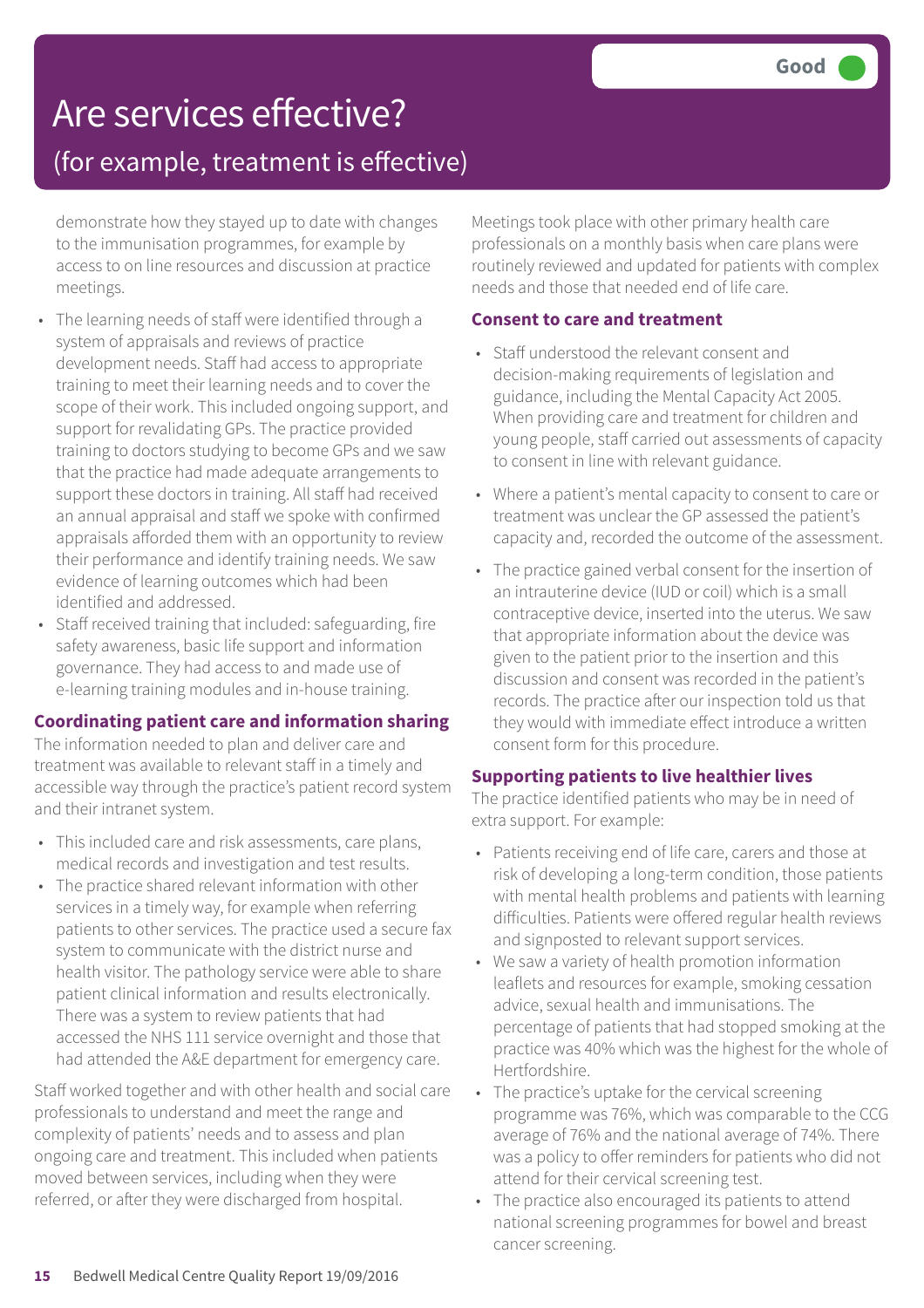### Are services effective?

### (for example, treatment is effective)

Results showed:

- 49% of patients attended for bowel screening within six months of invitation compared to national average of 55%.
- 45% attended for breast screening within six months of invitation which was lower than the national average of 73%.

The practice was aware of the lower than national average uptake for breast screening and was opportunistically encouraging eligible patients to attend for this screening.

• Childhood immunisation rates for the vaccinations given were comparable to CCG/national averages. For example, childhood immunisation rates for the vaccinations given to under two year olds were 95% to 99% and five year olds were 96% to 99%.

Patients had access to appropriate health assessments and checks. These included health checks for new patients and NHS health checks for patients aged 40–74. In the past four years 71% of eligible patients had received this health check. Appropriate follow-ups for the outcomes of health assessments and checks were made, where abnormalities or risk factors were identified.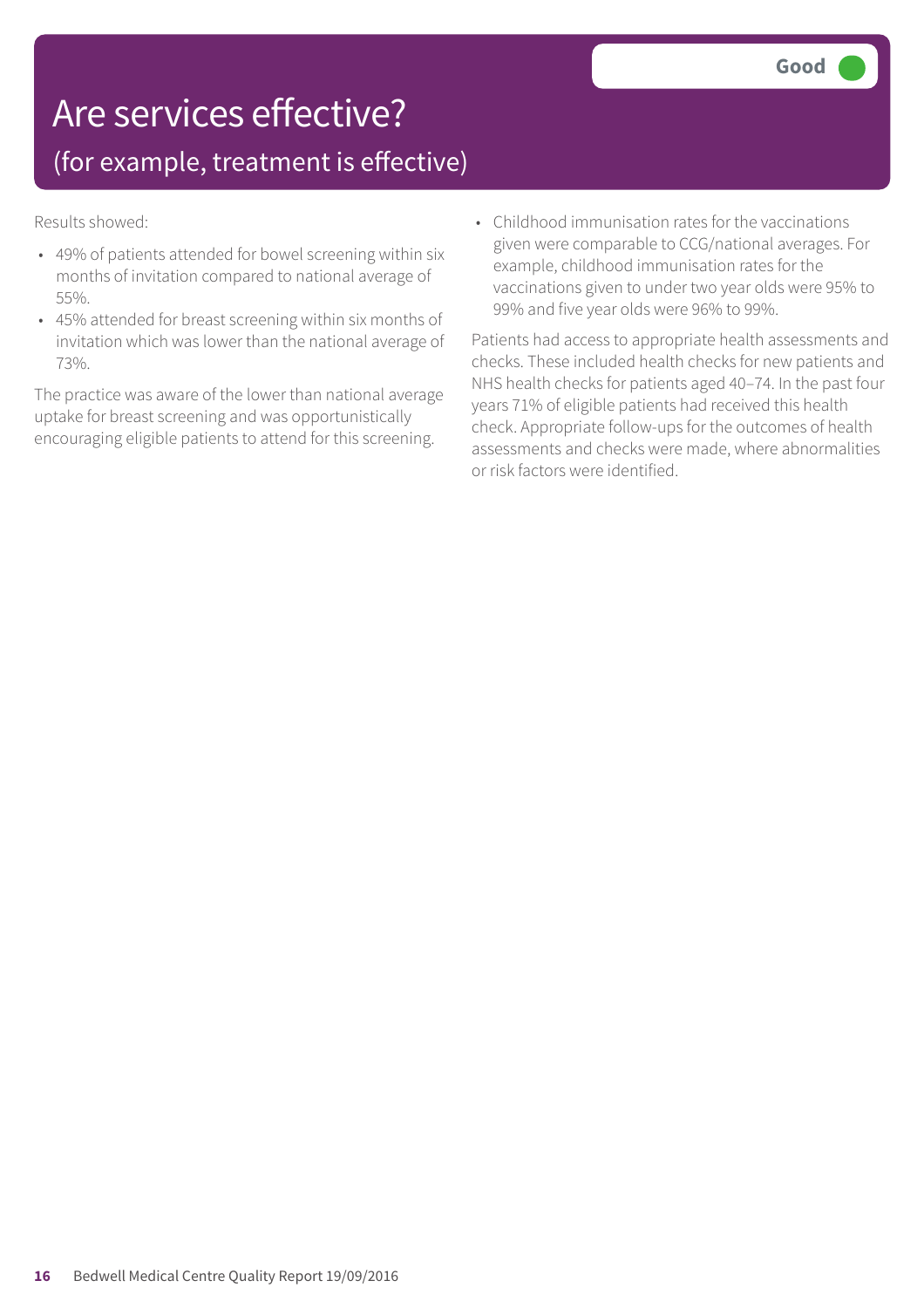## Are services caring?

## **Our findings**

#### **Kindness, dignity, respect and compassion**

We observed members of staff were courteous and very helpful to patients and treated them with dignity and respect.

- Curtains were provided in consulting rooms to maintain patients' privacy and dignity during examinations, investigations and treatments.
- We noted that consultation and treatment room doors were closed during consultations; conversations taking place in these rooms could not be overheard.
- Reception staff knew when patients wanted to discuss sensitive issues or appeared distressed they could offer them a private room to discuss their needs.

All of the 12 patient Care Quality Commission comment cards we received were positive about the service experienced. Patients felt the practice offered a considerate friendly service and staff were approachable caring and had treated them with dignity and respect. A number of comments noted on how well they were satisfied with the care and treatment provided. One comment referred to lack of confidentiality while talking to a receptionist in person. GPs were described as approachable, respectful and very caring.

We spoke with two members of the patient participation group (PPG). They also told us they were satisfied with the care provided by the practice and said their dignity and privacy was respected.

Results from the national GP patient survey published in January 2016 showed patients felt they were treated with compassion, dignity and respect. For example:

- 77% of patients said the GP was good at listening to them compared to the clinical commissioning group (CCG) average of 88% and the national average of 89%.
- 77% of patients said the GP gave them enough time compared to the CCG average of 85% and the national average of 87%.
- 95% of patients said they had confidence and trust in the last GP they saw compared to the CCG and the national average of 95%.
- 72% of patients said the last GP they spoke to was good at treating them with care and concern compared to the CCG average of 83% and the national average of 85%.
- 94% of patients said the last nurse they spoke to was good at treating them with care and concern compared to the CCG average of 90% and the national average of 91%.
- 92% of patients said they found the receptionists at the practice helpful compared to the CCG average of 84% and the national average of 87%

The practice had reviewed the patient survey results published in January 2016 and had agreed on several improvement measures including discussions at practice meetings to ensure the results could be improved especially in relation to improving the patient experience during GP consultations.

#### **Care planning and involvement in decisions about care and treatment**

Patients told us they felt involved in decision making about the care and treatment they received. They also told us they felt listened to and supported by staff and had sufficient time during consultations to make an informed decision about the choice of treatment available to them. Patient feedback from the comment cards we received was also positive and aligned with these views. We also saw that care plans were personalised.

We saw that the practice used templates to manage the care planning of patients with long term conditions. For example templates that reflected best practice and guidance were used for managing patients with Diabetes and COPD.

Results from the national GP patient survey showed patients response varied to questions about their involvement in planning and making decisions about their care and treatment. For example:

- 70% of patients said the last GP they saw was good at explaining tests and treatments compared to the CCG average of 84% and the national average of 86%.
- 44% of patients said the last GP they saw was good at involving them in decisions about their care compared to the CCG average of 78% and national average of 82%.
- 87% of patients said the last nurse they saw was good at involving them in decisions about their care compared to the CCG average of 84% and national average of 85%.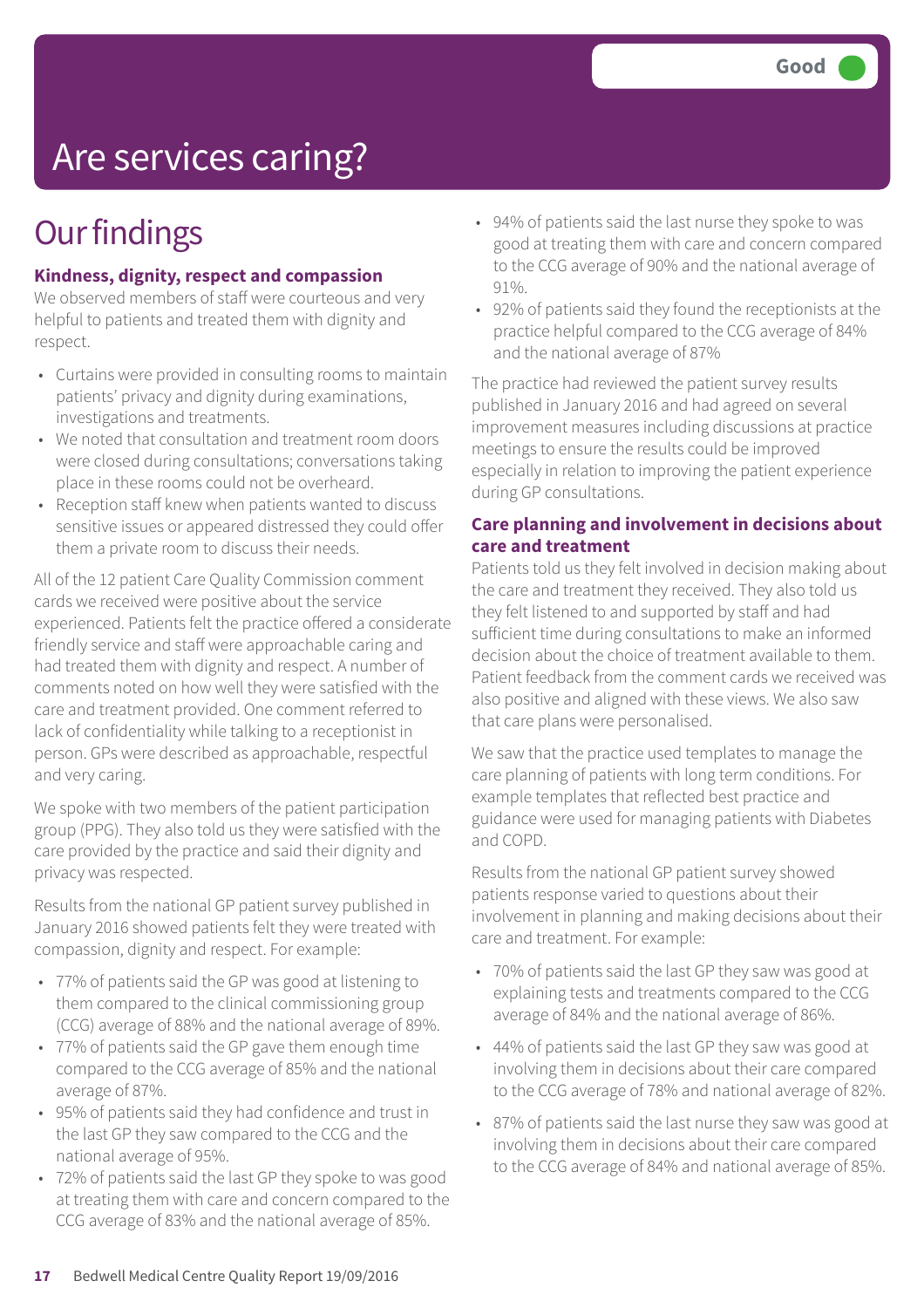### Are services caring?

The practice had reviewed the patient survey results published in January 2016 and had agreed on several improvement measures so the results could be bettered at the next survey especially in relation to improving the patient experience during GP consultations.

The practice provided facilities to help patients be involved in decisions about their care:

• Staff told us that translation services were available for patients who did not have English as a first language. We saw notices in the reception areas informing patients this service was available.

#### **Patient and carer support to cope emotionally with care and treatment**

Patient information leaflets and notices were available in the patient waiting area which told patients how to access a number of support groups and organisations. Information about support groups was also available on the practice website.

The practice's computer system alerted GPs if a patient was also a carer. The practice had identified 377 patients as carers (3% of the practice list). There was a carers information board in the patient waiting area to direct carers to the various avenues of support available to them. Specific information was also available that could be e-mailed direct to carers if they so wished. Carers were offered a health check and flu vaccinations and the practice had identified a carer's champion.

Staff told us that if families had suffered bereavement, their usual GP contacted them. This call was either followed by a patient consultation at a flexible time and location to meet the family's needs and/or by giving them advice on how to find a support service.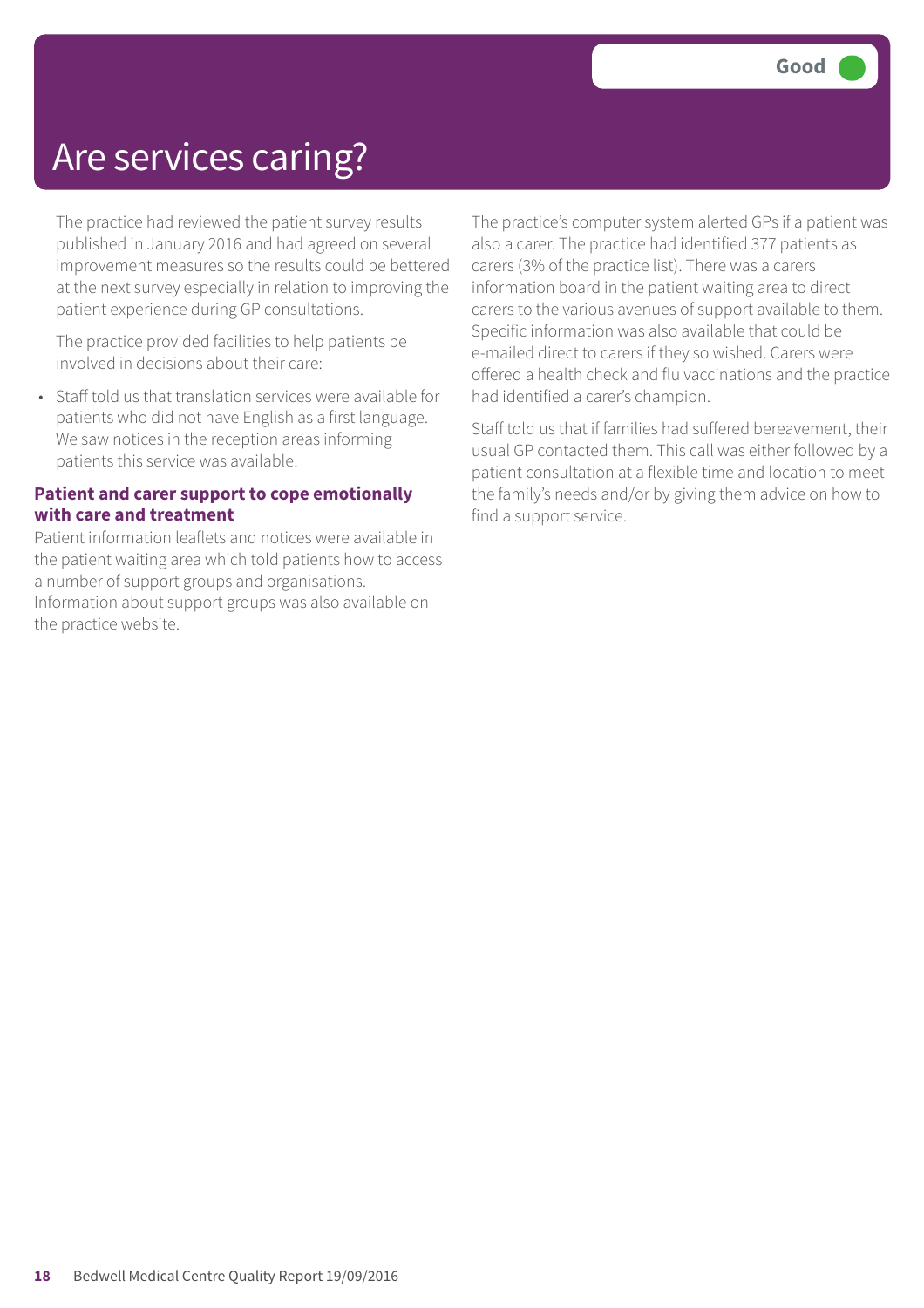# Are services responsive to people's needs?

(for example, to feedback?)

## **Our findings**

#### **Responding to and meeting people's needs**

The practice reviewed the needs of its local population and engaged with the NHS England Area Team and NHS East and North Hertfordshire Clinical Commissioning Group (CCG) to secure improvements to services where these were identified. For example had worked with partner agencies to devise an ideal structure for a dementia annual review as part of the repatriation of stable patients from memory clinic to primary care.

- The practice provided telephone consultations through a duty GP ring back service at the patient's request where appropriate.
- There were longer appointments available for patients with a learning disability and long term conditions.
- Home visits were available for older patients and patients who would benefit from these.
- Same day appointments were available for children and those with urgent medical needs including those with acute mental health needs.
- The practice used a single point of access to refer patients with mental health needs for specialist advice and care. Patients could also self-refer for counselling and other interventions.
- Patients attending the hospital memory clinic with a diagnosis of dementia and who were stabilised on their medication were managed by the practice avoiding frequent visits to the hospital clinic.
- The practice worked closely with Community Nursing Team and coordinated care at home such as for blood tests and wound dressings.
- Patients were able to receive travel vaccinations available on the NHS.
- Online services were available for booking appointments and request repeat prescriptions.
- The practice offered a phlebotomy service.
- Through the Electronic Prescribing System (EPS) patients could order repeat medications online and collect the medicines from a pharmacy at their convenience.
- There were disabled facilities, a hearing loop and translation services available.

#### **Access to the service**

The practice was open between 8am and 6.30pm Mondays, Tuesdays, Wednesdays and Fridays. On Thursdays, the

practice was open from 8am till 12noon. Patients could access the branch (Roebuck Surgery) during Thursday afternoons until 6.30pm. The practice was open on Saturdays from 8.30 till 11.30am for pre-booked appointments only. In addition to pre-bookable appointments that could be booked up to three months in advance, urgent appointments were also available for people that needed them.

Results from the national GP patient survey showed that patient's satisfaction with how they could access care and treatment was similar to local and national averages.

- 74% of patients were satisfied with the practice's opening hours compared to the CCG average of 72% and the national average of 78%.
- 60% of patients said they could get through easily to the practice by phone compared to the CCG average of 63% and the national average of 73%.

People told us on the day of the inspection that they were able to get appointments when they needed them.

The practice had a system in place to assess:

- Whether a home visit was clinically necessary and
- The urgency of the need for medical attention.

The reception staff were aware of how to deal with requests for home visits and if they were in any doubt would speak to a GP. Home visit requests were assessed and managed by the duty GP.

#### **Listening and learning from concerns and complaints**

The practice had an effective system in place for handling complaints and concerns.

- Its complaints policy and procedures were in line with recognised guidance and contractual obligations for GPs in England.
- The practice manager was the responsible person who handled all complaints in the practice.
- We saw there was a poster in the waiting area that informed patients of the complaints procedure. There was also information on the practice website.

We looked at 13 complaints received in the last 12 months and found that these had been satisfactorily handled and dealt with in a timely way with openness and transparency. Lessons were learnt from individual concerns and complaints and action was taken as a result to improve the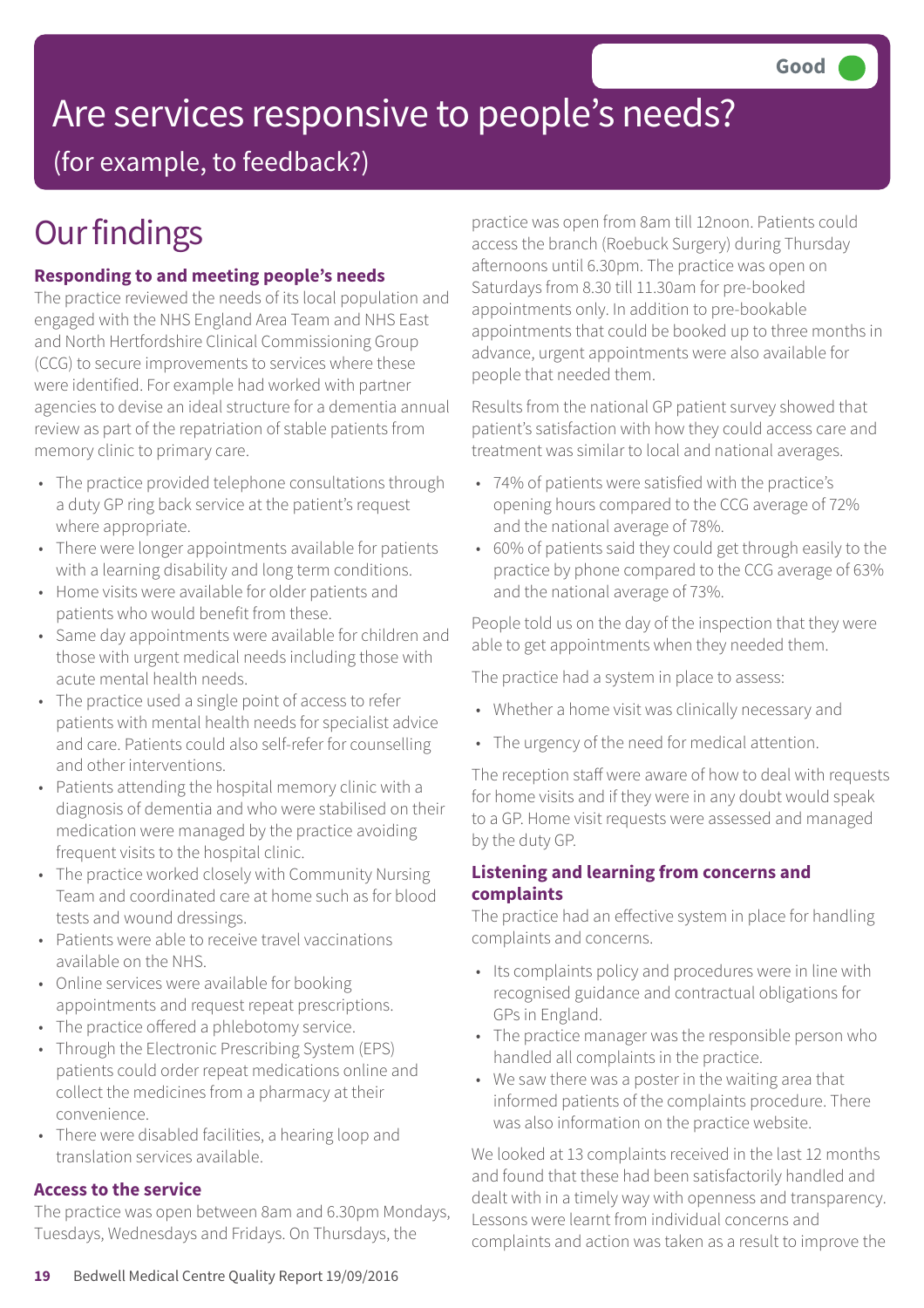## Are services responsive to people's needs?

(for example, to feedback?)

quality of care. For example, raising awareness for clinical staff of the need to check the patient had clearly understood clinical decisions especially those whose first language was not English.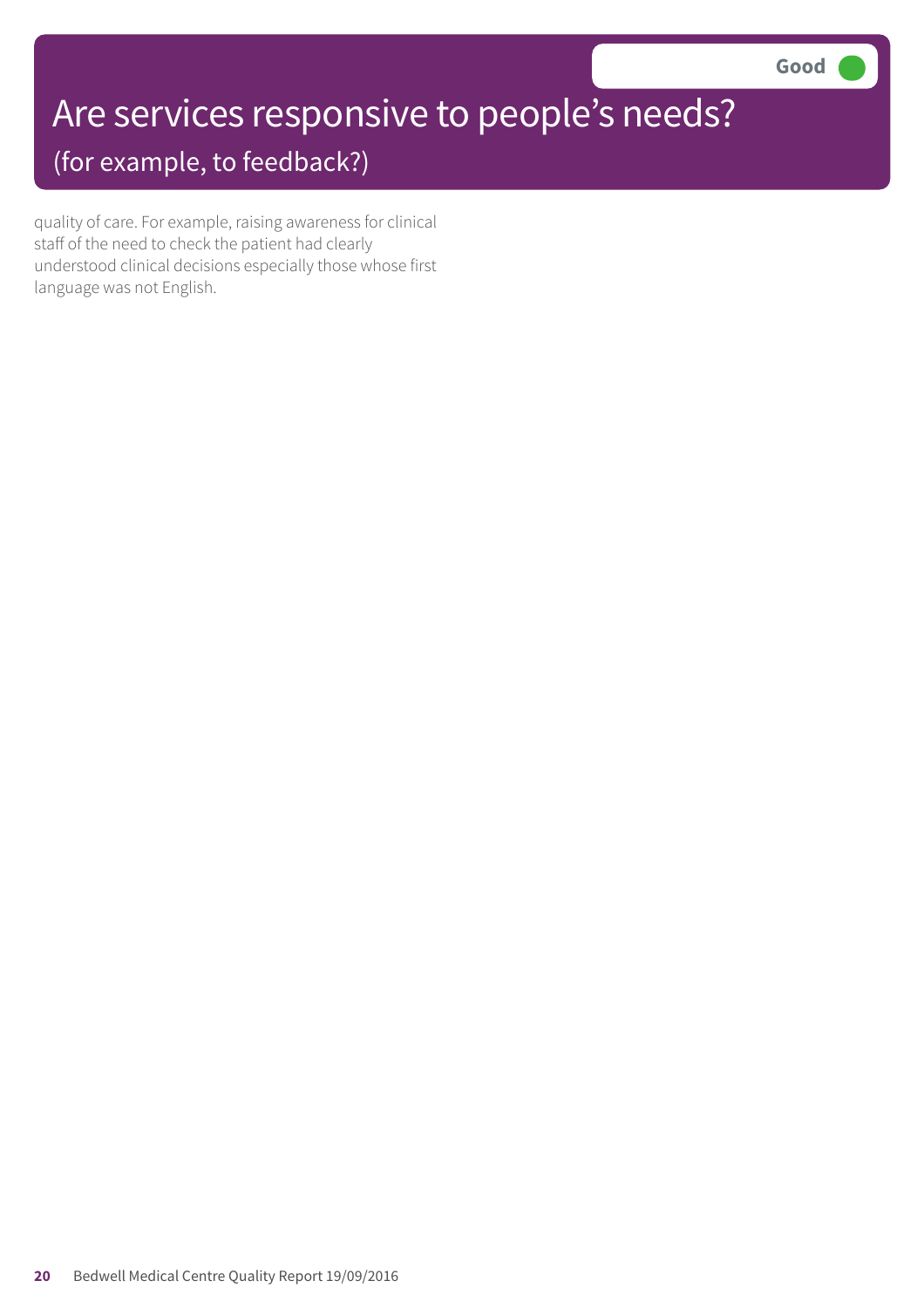### Are services well-led?

(for example, are they well-managed and do senior leaders listen, learn and take appropriate action)

## **Our findings**

#### **Vision and strategy**

The practice had a clear vision to deliver high quality care and promote good outcomes for patients.

- The practice aimed to provide the best possible health care for patients and staff knew and understood the values.
- The practice had a documented statement of purpose which included their aims and objectives.
- The practice had supporting plans which reflected the aims and objectives and were regularly monitored.

#### **Governance arrangements**

The overarching governance framework was overseen by the principal GP and supported the delivery of good quality care. This outlined the structures and procedures in place and ensured that:

- There was a clear staffing structure and that staff were aware of their own roles and responsibilities.
- Practice specific policies were implemented and were available to all staff electronically on their desktops.
- A comprehensive understanding of the performance of the practice was maintained through active staff participation and regular review at meetings.
- A programme of continuous clinical and internal audit was used to monitor quality and to make improvements.
- There were robust arrangements for identifying, recording and managing risks, issues and implementing mitigating actions.

#### **Leadership and culture**

The practice prioritised safe, high quality and compassionate care. Staff told us the GPs and the practice manager were approachable and always took the time to listen to all members of staff.

The provider was aware of and had systems in place to ensure compliance with the requirements of the duty of candour. (The duty of candour is a set of specific legal requirements that providers of services must follow when things go wrong with care and treatment).This included support training for all staff on communicating with patients about notifiable safety incidents. The practice encouraged a culture of openness and honesty.

The practice had systems in place to ensure that when things went wrong with care and treatment:

- The practice gave affected people support, information and a verbal and written apology.
- The practice kept written records of correspondence.

There was a clear leadership structure in place and staff felt supported by management.

- Staff told us the practice held regular staff meetings we saw minutes of these to confirm this. Staff also told us the practice manager kept them informed of practice matters at all times formal and daily informal discussions or by email.
- An open team culture was evident and staff told us they had the opportunity to raise any issues directly to a GP or to the practice manager at any time and during staff meetings and felt confident and supported in doing so.
- Staff said they felt respected, valued and supported, particularly by the GPs and the practice manager. All staff were involved in discussions about how to run and develop the practice, and were encouraged to identify opportunities to improve the service delivered by the practice.
- There were named members of staff in lead roles. For example there were nominated GP leads for safeguarding, diabetes, asthma and COPD.

#### **Seeking and acting on feedback from patients, the public and staff**

The practice encouraged and valued feedback from patients, the public and staff. It proactively sought patients' feedback and engaged patients in the delivery of the service.

- The practice had gathered feedback from patients through the patient participation group (PPG) and through surveys and complaints received. The two members of the PPG we spoke with told us that they had worked with the practice to reorganise the telephone system so more lines were available for incoming calls. They had also been involved in the provision of facilities for the disabled patient at the Roebuck branch.
- The practice had gathered feedback from staff through staff meetings, appraisals and discussions. This included 'Target' protected learning time meetings which were held three times a year. Staff told us they